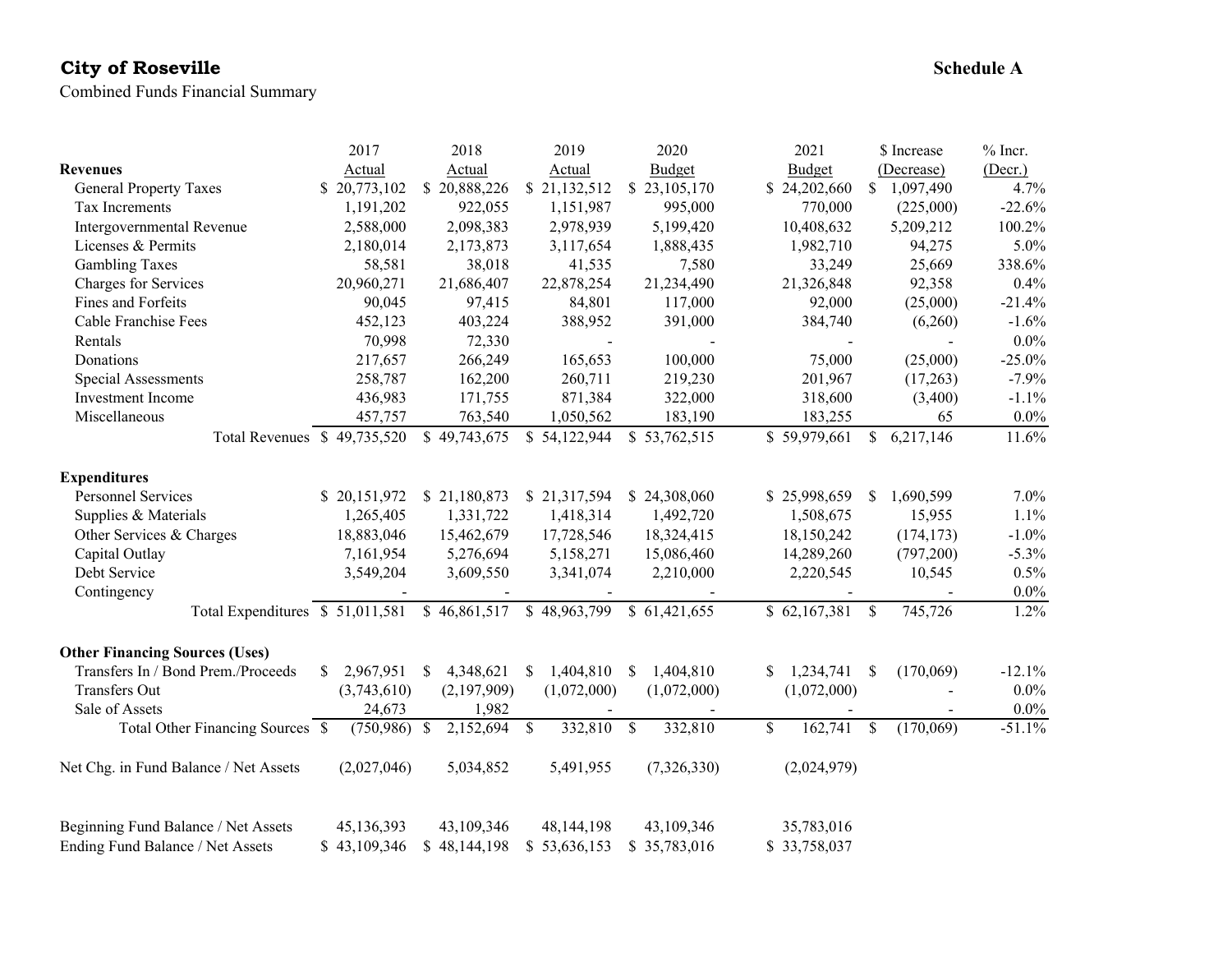# **City of Roseville**

Tax-Supported Funds Financial Summary

|                                       | 2017                       | 2018                       | 2019                       | 2020            | 2021            | \$ Increase                | $%$ Incr. |
|---------------------------------------|----------------------------|----------------------------|----------------------------|-----------------|-----------------|----------------------------|-----------|
| <b>Revenues</b>                       | Actual                     | Actual                     | Actual                     | Budget          | Budget          | (Decrease)                 | (Decr.)   |
| <b>General Property Taxes</b>         | \$20,419,929               | \$20,532,693               | \$20,680,235               | \$22,641,770    | \$23,698,990    | \$1,057,220                | 4.7%      |
| Tax Increments                        |                            |                            |                            |                 |                 |                            | $0.0\%$   |
| Intergovernmental Revenue             | 2,069,260                  | 1,974,135                  | 1,909,989                  | 3,953,520       | 8,593,132       | 4,639,612                  | 117.4%    |
| Licenses & Permits                    | 544,957                    | 496,416                    | 369,725                    | 365,000         | 365,000         |                            | $0.0\%$   |
| <b>Gambling Taxes</b>                 |                            |                            |                            |                 |                 |                            | $0.0\%$   |
| Charges for Services                  | 4,710,046                  | 4,961,532                  | 5,542,602                  | 3,090,455       | 3,092,258       | 1,803                      | 0.1%      |
| Fines and Forfeits                    | 90,045                     | 97,415                     | 84,801                     | 117,000         | 92,000          | (25,000)                   | $-21.4%$  |
| Cable Franchise Fees                  |                            |                            |                            |                 |                 |                            | $0.0\%$   |
| Rentals                               | 70,998                     | 72,330                     |                            |                 |                 |                            | $0.0\%$   |
| Donations                             | 102,270                    | 92,710                     | 35,725                     |                 |                 |                            | $0.0\%$   |
| Special Assessments                   | 130,549                    | 162,200                    | 260,711                    | 164,230         | 146,967         | (17,263)                   | $0.0\%$   |
| <b>Investment</b> Income              | 325,884                    | 123,850                    | 550,941                    | 232,000         | 228,600         | (3,400)                    | $-1.5%$   |
| Miscellaneous                         | 265,325                    | 676,758                    | 893,455                    | 56,440          | 81,630          | 25,190                     | 44.6%     |
| Total Revenues \$28,729,263           |                            | \$29,190,039               | \$30,328,184               | \$ 30,620,415   | \$36,298,577    | \$5,678,162                | $18.5\%$  |
| <b>Expenditures</b>                   |                            |                            |                            |                 |                 |                            |           |
| <b>Personnel Services</b>             | \$15,465,061               | \$16,413,696               | \$16,699,944               | \$18,992,770    | \$20,293,410    | \$1,300,640                | 6.8%      |
| Supplies & Materials                  | 939,631                    | 966,511                    | 990,656                    | 1,083,130       | 1,107,410       | 24,280                     | 2.2%      |
| Other Services & Charges              | 5,202,408                  | 5,373,931                  | 6,008,841                  | 5,555,010       | 5,484,311       | (70, 699)                  | $-1.3%$   |
| Capital Outlay                        | 5,928,415                  | 3,949,245                  | 2,891,730                  | 9,984,260       | 9,255,135       | (729, 125)                 | $-7.3%$   |
| Debt Service                          | 3,549,204                  | 3,609,550                  | 3,341,074                  | 2,210,000       | 2,220,545       | 10,545                     | 0.5%      |
| Contingency                           |                            |                            |                            |                 |                 |                            | $0.0\%$   |
| Total Expenditures \$ 31,084,719      |                            | \$30,312,932               | \$29,932,245               | \$37,825,170    | \$38,360,811    | $\mathbb{S}$<br>535,641    | 1.4%      |
| <b>Other Financing Sources (Uses)</b> |                            |                            |                            |                 |                 |                            |           |
| Transfers In / Bond Prem./Proceeds    | 2,039,718<br><sup>\$</sup> | 2,498,621<br><sup>\$</sup> | 2,851,271<br><sup>S</sup>  | \$<br>1,404,810 | 1,234,741<br>S. | (170,069)<br><sup>\$</sup> | $-12.1%$  |
| Transfers Out                         | (1,654,968)                | (389, 221)                 | (810, 374)                 |                 |                 |                            | $0.0\%$   |
| Sale of Assets                        |                            |                            |                            |                 |                 |                            | $0.0\%$   |
| Total Other Financing Sources \$      | 384,750                    | 2,109,400<br>\$            | $\mathcal{S}$<br>2,040,897 | \$<br>1,404,810 | 1,234,741<br>\$ | \$<br>(170,069)            | $-12.1%$  |
| Net Chg. in Fund Balance              | (1,970,706)                | 986,507                    | 2,436,836                  | (5,799,945)     | (827, 493)      |                            |           |
| <b>Beginning Fund Balance</b>         | 25,110,060                 | 23,139,354                 | 24,125,861                 | 24,125,861      | 18,325,916      |                            |           |
| <b>Ending Fund Balance</b>            | \$23,139,354               | \$24,125,861               | \$26,562,697               | \$18,325,916    | \$17,498,423    |                            |           |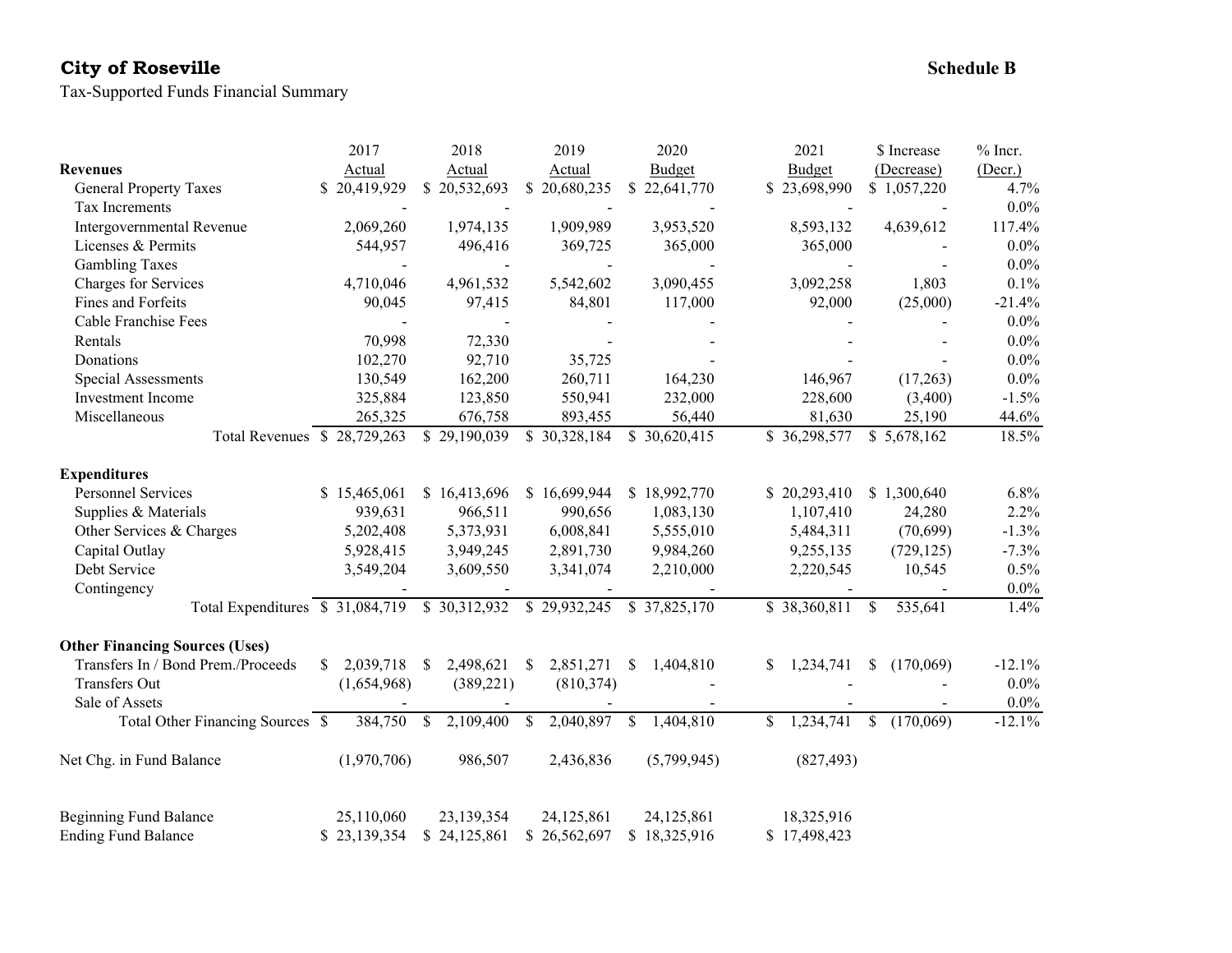# **City of Roseville** Schedule C Schedule C Schedule C Schedule C Schedule C Schedule C

Non Tax-Supported Funds Financial Summary

|                                                 | 2017             | 2018                      | 2019                     | 2020                      | 2021              | \$ Increase              | $%$ Incr. |
|-------------------------------------------------|------------------|---------------------------|--------------------------|---------------------------|-------------------|--------------------------|-----------|
| <b>Revenues</b>                                 | Actual           | Actual                    | Actual                   | Budget                    | <b>Budget</b>     | (Decrease)               | (Decr.)   |
| <b>General Property Taxes</b>                   | \$<br>353,173    | \$<br>355,533             | 452,277<br><sup>\$</sup> | <sup>\$</sup><br>463,400  | \$<br>503,670     | $\mathbb{S}$<br>40,270   | $0.0\%$   |
| Tax Increments                                  | 1,191,202        | 922,055                   | 1,151,987                | 995,000                   | 770,000           | (225,000)                | $-22.6%$  |
| Intergovernmental Revenue                       | 518,740          | 124,248                   | 1,068,950                | 1,245,900                 | 1,815,500         | 569,600                  | 45.7%     |
| Licenses & Permits                              | 1,635,057        | 1,677,457                 | 2,747,929                | 1,523,435                 | 1,617,710         | 94,275                   | 6.2%      |
| <b>Gambling Taxes</b>                           | 58,581           | 38,018                    | 41,535                   | 7,580                     | 33,249            | 25,669                   | 338.6%    |
| Charges for Services                            | 16,250,225       | 16,724,875                | 17,335,652               | 18,144,035                | 18,234,590        | 90,555                   | 0.5%      |
| Fines and Forfeits                              |                  |                           |                          |                           |                   |                          | $0.0\%$   |
| Cable Franchise Fees                            | 452,123          | 403,224                   | 388,952                  | 391,000                   | 384,740           | (6,260)                  | $-1.6%$   |
| Rentals                                         |                  |                           |                          |                           |                   |                          | $0.0\%$   |
| Donations                                       | 115,387          | 173,539                   | 129,928                  | 100,000                   | 75,000            | (25,000)                 | $-25.0%$  |
| Special Assessments                             | 128,238          |                           |                          | 55,000                    | 55,000            |                          | $0.0\%$   |
| Investment Income                               | 111,099          | 47,905                    | 320,443                  | 90,000                    | 90,000            |                          | $0.0\%$   |
| Miscellaneous                                   | 192,432          | 86,782                    | 157,107                  | 126,750                   | 101,625           | (25, 125)                | $-19.8%$  |
| Total Revenues \$21,006,257                     |                  | \$20,553,636              | \$23,794,760             | \$23,142,100              | \$23,681,084      | 538,984<br><sup>\$</sup> | 2.3%      |
| <b>Expenditures</b>                             |                  |                           |                          |                           |                   |                          |           |
| <b>Personnel Services</b>                       | 4,686,911<br>\$. | 4,767,177<br><sup>S</sup> | 4,617,650<br>-S          | 5,315,290<br><sup>S</sup> | 5,705,249         | 389,959<br><sup>S</sup>  | 7.3%      |
| Supplies & Materials                            | 325,774          | 365,211                   | 427,658                  | 409,590                   | 401,265           | (8,325)                  | $-2.0%$   |
| Other Services & Charges                        | 13,680,637       | 10,088,748                | 11,719,705               | 12,769,405                | 12,665,931        | (103, 474)               | $-0.8%$   |
| Capital Outlay                                  | 1,233,539        | 1,327,449                 | 2,266,541                | 5,102,200                 | 5,034,125         | (68,075)                 | $-1.3%$   |
| Debt Service                                    |                  |                           |                          |                           |                   |                          | $0.0\%$   |
| Contingency                                     |                  |                           |                          |                           |                   |                          | $0.0\%$   |
| Total Expenditures \$19,926,861 \$16,548,585    |                  |                           | \$19,031,554             | \$23,596,485              | \$23,806,570      | <sup>\$</sup><br>210,085 | 0.9%      |
| <b>Other Financing Sources (Uses)</b>           |                  |                           |                          |                           |                   |                          |           |
| Transfers In / Bond Prem./Proceeds              | \$<br>928,233    | 1,850,000<br><sup>S</sup> | -\$<br>$\blacksquare$    | $\mathbb{S}$              | \$                | <sup>S</sup>             | $0.0\%$   |
| <b>Transfers Out</b>                            | (2,088,642)      | (1,808,688)               | (1,820,793)              | (1,072,000)               | (1,072,000)       |                          | $0.0\%$   |
| Sale of Assets                                  | 24,673           | 1,982                     | 31,182                   |                           |                   | $\overline{\phantom{a}}$ | $0.0\%$   |
| Total Other Financing Sources \$ (1,135,736) \$ |                  | 43,294                    | (1,789,611)<br>\$        | (1,072,000)               | $$(1,072,000)$ \$ | $\blacksquare$           | $0.0\%$   |
| Net Chg. in Fund Balance / Net Assets           | (56,340)         | 4,048,345                 | 2,973,595                | (1,526,385)               | (1,197,486)       |                          |           |
| Beginning Fund Balance / Net Assets             | 20,026,332       | 19,969,992                | 24,018,338               | 26,991,933                | 25,465,548        |                          |           |
| Ending Fund Balance / Net Assets                | \$19,969,992     | \$24,018,338              | \$26,991,933             | \$25,465,548              | \$24,268,062      |                          |           |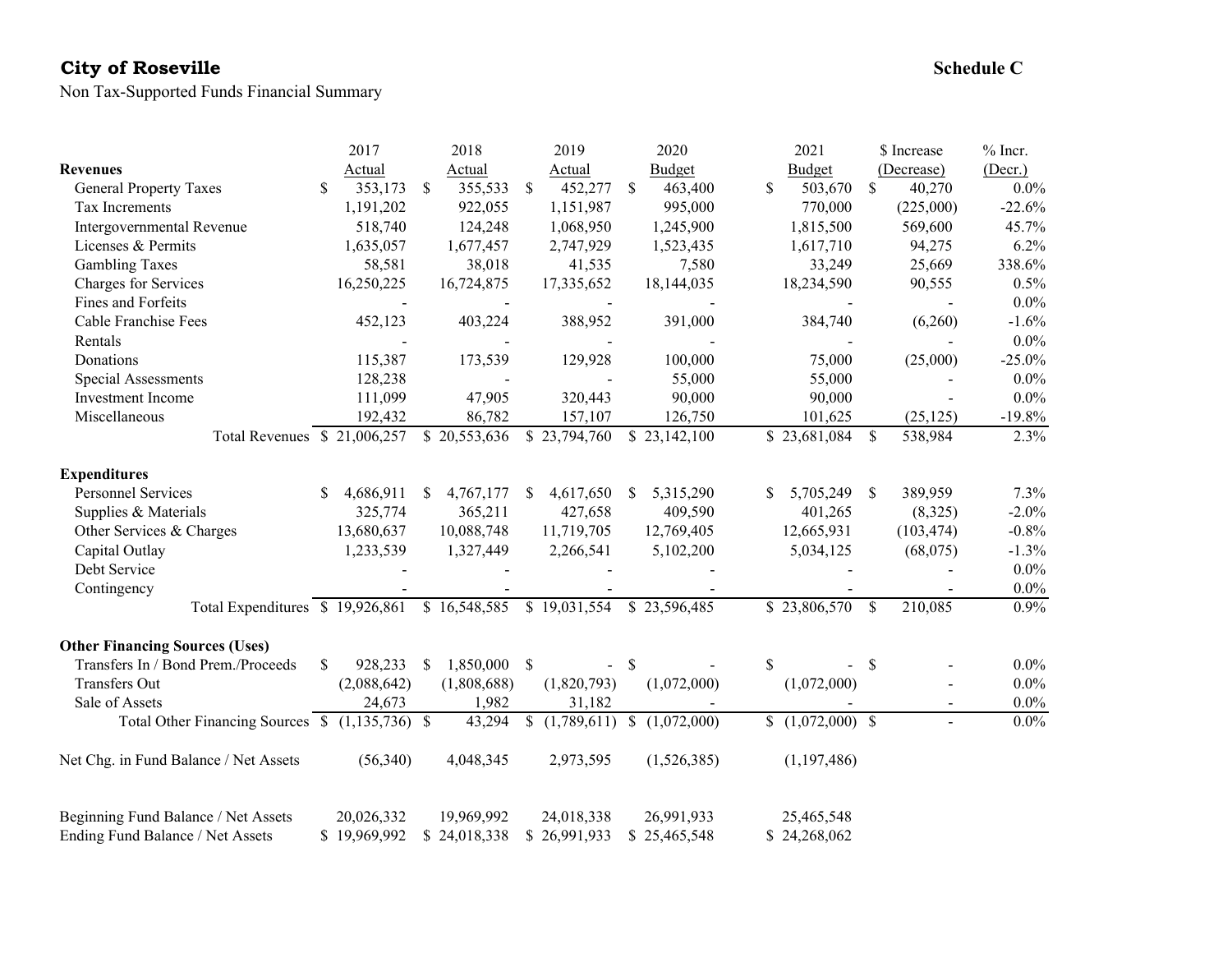|                            |                          | Actual  |               | Actual  |                          | Actual  |               | <b>Budget</b> |               | Budget         |               | Increase   | Incr.      |
|----------------------------|--------------------------|---------|---------------|---------|--------------------------|---------|---------------|---------------|---------------|----------------|---------------|------------|------------|
| City Council               |                          |         |               |         |                          |         |               |               |               |                |               |            |            |
| <b>Personnel Services</b>  | \$                       | 48,048  | \$            | 46,143  | \$                       | 48,048  | \$            | 49,220        |               | 49,220         | <sup>\$</sup> |            | 0.0%       |
| Supplies & Materials       |                          |         |               |         |                          |         |               |               |               |                |               |            | $0.0\%$    |
| Other Services & Charges   |                          | 182,328 |               | 184,314 |                          | 183,828 |               | 192,080       |               | 189,803        |               | (2,277)    | $-1.2%$    |
|                            | $\mathcal{S}$            | 230,376 | $\mathcal{S}$ | 230,457 | $\mathbb{S}$             | 231,876 | $\mathcal{S}$ | 241,300       | \$            | 239,023        | $\mathbb{S}$  | (2,277)    | $-0.9%$    |
| Administration             |                          |         |               |         |                          |         |               |               |               |                |               |            |            |
| <b>Personnel Services</b>  | \$                       | 592,092 | \$            | 699,244 | -S                       | 689,330 | \$            | 767,330       | \$.           | 866,070        | <sup>\$</sup> | 98,740     | 12.9%      |
| Supplies & Materials       |                          | 2,587   |               | 2,077   |                          | 5,892   |               | 1,500         |               | 3,000          |               | 1,500      | 100.0%     |
| Other Services & Charges   |                          | 83,066  |               | 86,255  |                          | 117,585 |               | 182,910       |               | 142,050        |               | (40, 860)  | $-22.3%$   |
|                            | $\overline{\mathcal{S}}$ | 677,745 | $\mathcal{S}$ | 787,576 | $\mathcal{S}$            | 812,807 | $\mathcal{S}$ | 951,740       | $\mathbb{S}$  | 1,011,120      | $\mathcal{S}$ | 59,380     | 6.2%       |
| Nuisance Code Enforcement  |                          |         |               |         |                          |         |               |               |               |                |               |            |            |
| <b>Personnel Services</b>  | \$                       | 99,444  | \$            | 118,048 | <sup>\$</sup>            | 118,629 | $\mathbb{S}$  | 128,350       | <sup>\$</sup> |                |               | (128,350)  | $-100.0\%$ |
| Supplies & Materials       |                          | 446     |               |         |                          |         |               | 2,075         |               |                |               | (2,075)    | $-100.0\%$ |
| Other Services & Charges   |                          |         |               | 505     |                          |         |               | 5,025         |               |                |               | (5,025)    | $-100.0\%$ |
| (moved to CD fund in 2020) | $\mathbb{S}$             | 99,890  | $\sqrt{\ }$   | 118,553 | \$                       | 118,629 | $\mathcal{S}$ | 135,450       | \$            | $\blacksquare$ | \$            | (135, 450) | $-100.0\%$ |
| Elections                  |                          |         |               |         |                          |         |               |               |               |                |               |            |            |
| <b>Personnel Services</b>  | \$                       | 5,624   | \$            | 5,742   | <sup>\$</sup>            | 5,816   | <sup>\$</sup> | 6,070         | \$            | 6,070          | \$            |            | $0.0\%$    |
| Other Services & Charges   |                          | 66,352  |               | 78,706  |                          | 52,005  |               | 69,340        |               | 72,807         |               | 3,467      | 5.0%       |
|                            | $\overline{\mathcal{S}}$ | 71,976  | $\mathbb{S}$  | 84,448  | $\overline{\mathcal{S}}$ | 57,821  | $\mathcal{S}$ | 75,410        | $\mathcal{S}$ | 78,877         | $\mathcal{S}$ | 3,467      | 4.6%       |
| Legal                      |                          |         |               |         |                          |         |               |               |               |                |               |            |            |
| Other Services & Charges   |                          | 357,836 |               | 362,071 |                          | 361,710 |               | 381,005       |               | 393,435        |               | 12,430     | 3.3%       |
|                            | $\mathbb{S}$             | 357,836 | \$            | 362,071 | \$                       | 361,710 | $\mathcal{S}$ | 381,005       | \$            | 393,435        | $\mathbb{S}$  | 12,430     | 3.3%       |
| Finance                    |                          |         |               |         |                          |         |               |               |               |                |               |            |            |
| <b>Personnel Services</b>  | \$                       | 579,240 | <sup>\$</sup> | 572,479 | <sup>\$</sup>            | 559,723 | <sup>\$</sup> | 660,150       | \$            | 666,540        | <sup>\$</sup> | 6,390      | 1.0%       |
| Supplies & Materials       |                          | 4,869   |               | 1,610   |                          | 3,517   |               | 3,600         |               | 3,600          |               |            | $0.0\%$    |
| Other Services & Charges   |                          | 72,813  |               | 58,865  |                          | 76,725  |               | 70,580        |               | 74,105         |               | 3,525      | 5.0%       |
|                            | $\mathbb{S}$             | 656,922 | $\mathbb{S}$  | 632,954 | $\overline{\mathcal{S}}$ | 639,965 | $\mathbb{S}$  | 734,330       | \$            | 744,245        | $\mathbb{S}$  | 9,915      | 1.4%       |
| Central Services           |                          |         |               |         |                          |         |               |               |               |                |               |            |            |
| Supplies & Materials       |                          | 21,110  |               | 22,582  |                          | 25,041  |               | 27,100        |               | 27,000         |               | (100)      | $-0.4%$    |
| Other Services & Charges   |                          | 33,213  |               | 20,743  |                          | 25,379  |               | 32,500        |               | 32,000         |               | (500)      | $-1.5%$    |
|                            | $\mathcal{S}$            | 54,323  | $\mathcal{S}$ | 43,325  | $\mathcal{S}$            | 50,420  | $\mathcal{S}$ | 59,600        | \$            | 59,000         | $\mathbb{S}$  | (600)      | $-1.0%$    |
| General Insurance          |                          |         |               |         |                          |         |               |               |               |                |               |            |            |
| Other Services & Charges   |                          | 70,000  |               | 70,000  |                          | 70,000  |               | 70,000        |               | 70,000         |               |            | $0.0\%$    |
|                            | $\overline{\mathcal{S}}$ | 70,000  | $\mathsf{\$}$ | 70,000  | $\mathcal{S}$            | 70,000  | $\mathcal{S}$ | 70,000        | $\mathcal{S}$ | 70,000         | $\mathbb{S}$  |            | $0.0\%$    |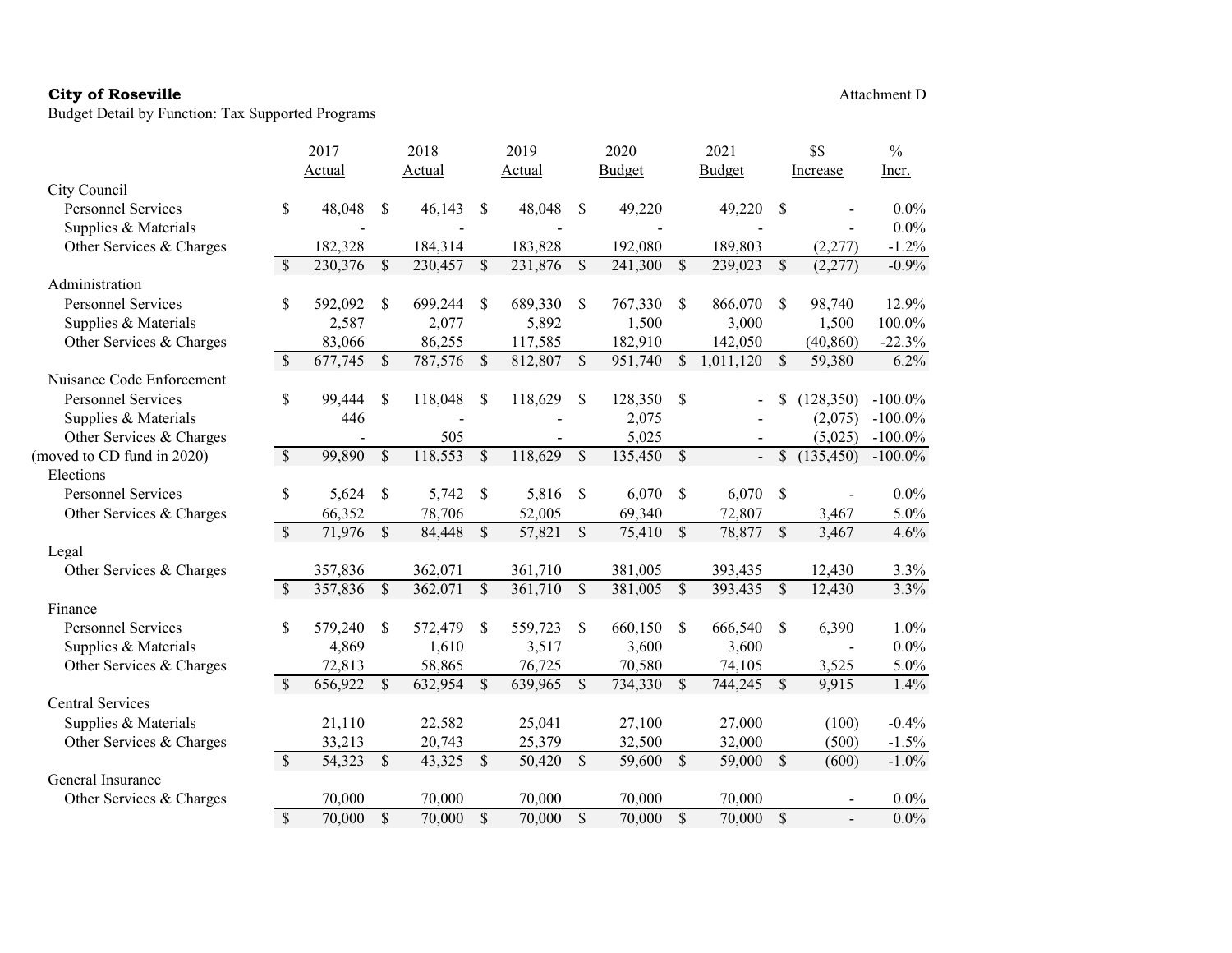|                           |               | 2017      |                           | 2018                   |               | 2019      |              | 2020      |               | 2021      |                           | \$\$                         | $\frac{0}{0}$ |
|---------------------------|---------------|-----------|---------------------------|------------------------|---------------|-----------|--------------|-----------|---------------|-----------|---------------------------|------------------------------|---------------|
|                           |               | Actual    |                           | Actual                 |               | Actual    |              | Budget    |               | Budget    |                           | Increase                     | Incr.         |
| Police Administration     |               |           |                           |                        |               |           |              |           |               |           |                           |                              |               |
| <b>Personnel Services</b> | \$            | 917,002   | <sup>\$</sup>             | 868,489                | \$            | 911,713   | \$           | 895,070   | <sup>\$</sup> | 903,420   | <sup>\$</sup>             | 8,350                        | 0.9%          |
| Supplies & Materials      |               | 12,195    |                           | 30,493                 |               | 16,037    |              | 18,650    |               | 18,950    |                           | 300                          | 1.6%          |
| Other Services & Charges  |               | 90,465    |                           | 110,960                |               | 105,593   |              | 142,425   |               | 147,325   |                           | 4,900                        | 3.4%          |
|                           | \$.           | 1,019,662 |                           | $\overline{1,009,942}$ | $\mathbb{S}$  | 1,033,343 | \$           | 1,056,145 | $\mathbf S$   | 1,069,695 | $\mathbb{S}$              | 13,550                       | 1.3%          |
| Police Patrol             |               |           |                           |                        |               |           |              |           |               |           |                           |                              |               |
| <b>Personnel Services</b> | S             | 4,236,300 | S                         | 4,555,557              | S.            | 4,677,687 | \$           | 4,928,490 |               | 5,512,580 | \$                        | 584,090                      | 11.9%         |
| Supplies & Materials      |               | 162,547   |                           | 193,560                |               | 201,946   |              | 233,600   |               | 233,600   |                           |                              | $0.0\%$       |
| Other Services & Charges  |               | 582,256   |                           | 611,927                |               | 484,265   |              | 467,350   |               | 533,445   |                           | 66,095                       | 14.1%         |
|                           | S             | 4,981,103 | <sup>\$</sup>             | 5,361,044              | $\mathbb{S}$  | 5,363,898 | \$           | 5,629,440 | \$            | 6,279,625 | \$                        | 650,185                      | 11.5%         |
| Police Investigations     |               |           |                           |                        |               |           |              |           |               |           |                           |                              |               |
| <b>Personnel Services</b> | \$            | 900,275   | \$                        | 870,475                | \$            | 740,786   | \$           | 1,327,580 | S             | 1,219,720 | S.                        | (107, 860)                   | $-8.1\%$      |
| Supplies & Materials      |               | 24,957    |                           | 23,677                 |               | 27,281    |              | 34,750    |               | 36,000    |                           | 1,250                        | 3.6%          |
| Other Services & Charges  |               | 18,171    |                           | 19,000                 |               | 23,085    |              | 23,075    |               | 25,150    |                           | 2,075                        | $9.0\%$       |
|                           | $\mathcal{S}$ | 943,403   | $\mathcal{S}$             | 913,152                | \$            | 791,152   | \$           | 1,385,405 | \$            | 1,280,870 | \$                        | (104, 535)                   | $-7.5%$       |
| Police Community Services |               |           |                           |                        |               |           |              |           |               |           |                           |                              |               |
| <b>Personnel Services</b> | \$            | 156,057   | \$                        | 177,373                | \$            | 166,529   | \$           | 175,470   | $\mathcal{S}$ | 159,670   | \$                        | (15,800)                     | $-9.0\%$      |
| Supplies & Materials      |               | 7,001     |                           | 4,199                  |               | 5,366     |              | 8,850     |               | 8,850     |                           | $\overline{\phantom{a}}$     | $0.0\%$       |
| Other Services & Charges  |               | 2,344     |                           | 6,165                  |               | 5,312     |              | 12,735    |               | 12,735    |                           | $\blacksquare$               | $0.0\%$       |
|                           | $\mathcal{S}$ | 165,402   | $\boldsymbol{\mathsf{S}}$ | 187,737                | \$            | 177,207   | \$           | 197,055   | $\sqrt{3}$    | 181,255   | \$                        | (15,800)                     | $-8.0\%$      |
| Fire Administration       |               |           |                           |                        |               |           |              |           |               |           |                           |                              |               |
| <b>Personnel Services</b> | \$            | 361,073   | <sup>\$</sup>             | 396,839                | \$            | 401,832   | \$           | 416,680   | \$            | 423,080   | <sup>\$</sup>             | 6,400                        | 1.5%          |
| Supplies & Materials      |               | 6,424     |                           | 14,303                 |               | 5,824     |              | 2,600     |               | 4,100     |                           | 1,500                        | 57.7%         |
| Other Services & Charges  |               | 49,280    |                           | 57,535                 |               | 46,928    |              | 49,000    |               | 49,000    |                           | $\qquad \qquad \blacksquare$ | $0.0\%$       |
|                           | \$            | 416,777   | $\mathcal{S}$             | 468,677                | \$            | 454,584   | \$           | 468,280   | $\mathcal{S}$ | 476,180   | $\boldsymbol{\mathsf{S}}$ | 7,900                        | 1.7%          |
| Fire Operation            |               |           |                           |                        |               |           |              |           |               |           |                           |                              |               |
| <b>Personnel Services</b> | \$            | 1,383,144 | \$                        | 1,603,074              | \$            | 1,702,741 | \$           | 2,043,830 | \$            | 2,730,760 | \$                        | 686,930                      | 33.6%         |
| Supplies & Materials      |               | 88,052    |                           | 84,772                 |               | 72,220    |              | 76,000    |               | 81,500    |                           | 5,500                        | 7.2%          |
| Other Services & Charges  |               | 125,930   |                           | 107,845                |               | 133,009   |              | 117,000   |               | 123,000   |                           | 6,000                        | 5.1%          |
|                           | \$            | 1,597,126 | $\mathbb{S}$              | 1,795,691              | $\mathbb{S}$  | 1,907,970 | \$           | 2,236,830 | \$            | 2,935,260 | \$                        | 698,430                      | 31.2%         |
| Fire Training             |               |           |                           |                        |               |           |              |           |               |           |                           |                              |               |
| <b>Personnel Services</b> | \$            | 242       | \$                        |                        | \$            |           | \$           |           | \$            |           | \$                        |                              | 0.0%          |
| Supplies & Materials      |               |           |                           | 4                      |               | 4         |              |           |               |           |                           |                              | $0.0\%$       |
| Other Services & Charges  |               | 21,711    |                           | 30,294                 |               | 27,354    |              | 27,000    |               | 27,000    |                           | $\overline{\phantom{a}}$     | $0.0\%$       |
|                           | $\mathbb{S}$  | 21,953    | $\mathcal{S}$             | 30,298                 | $\mathcal{S}$ | 27,358    | $\mathbb{S}$ | 27,000    | $\mathbf S$   | 27,000    | $\mathbb{S}$              |                              | $0.0\%$       |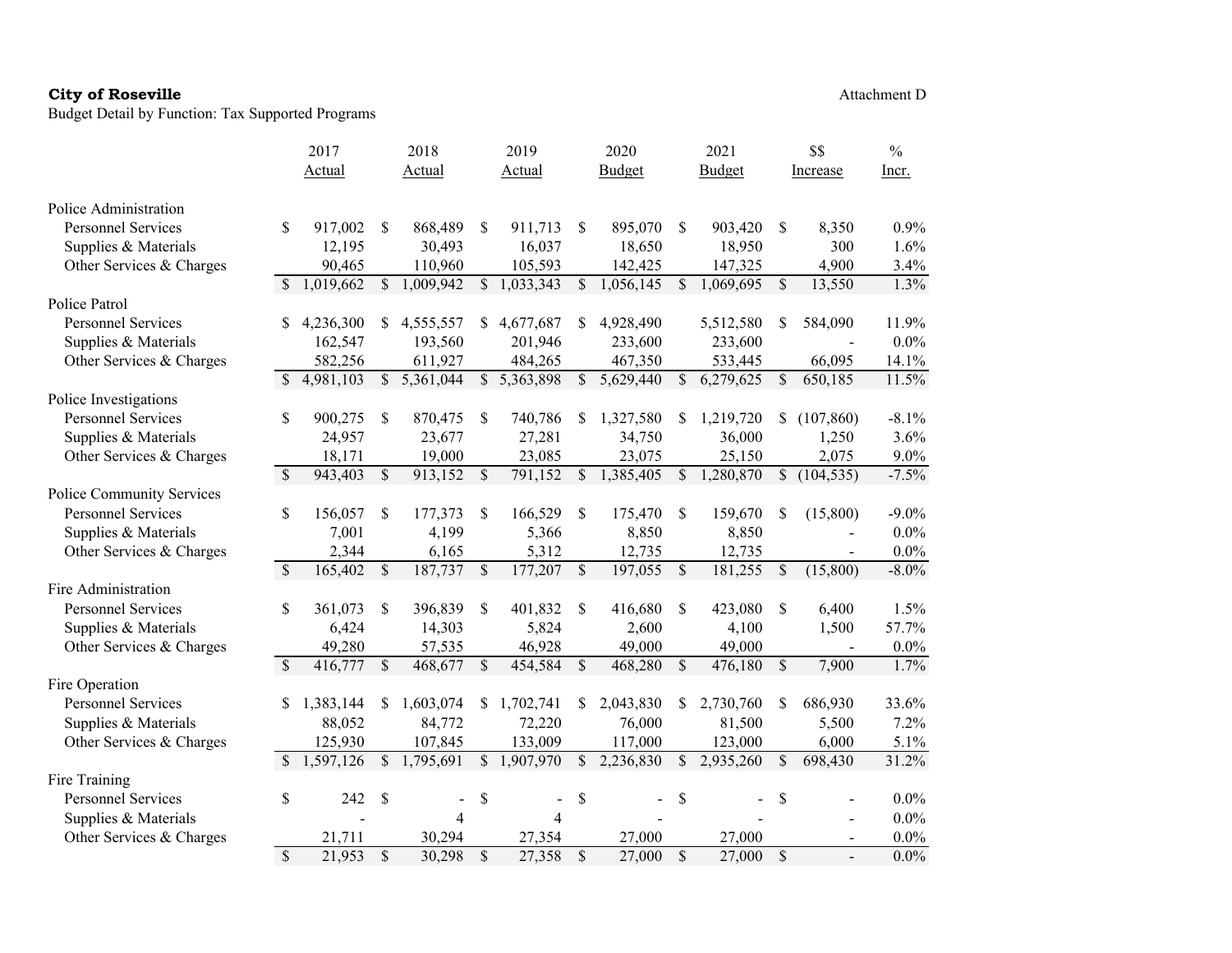|                             |                          | 2017      |               | 2018      |                          | 2019                     |               | 2020                      |                          | 2021                     |                          | \$\$           | $\frac{0}{0}$ |
|-----------------------------|--------------------------|-----------|---------------|-----------|--------------------------|--------------------------|---------------|---------------------------|--------------------------|--------------------------|--------------------------|----------------|---------------|
|                             |                          | Actual    |               | Actual    |                          | Actual                   |               | Budget                    |                          | Budget                   |                          | Increase       | Incr.         |
| Fire Emergency Mgmt.        |                          |           |               |           |                          |                          |               |                           |                          |                          |                          |                |               |
| Supplies & Materials        |                          | 535       |               | 535       |                          |                          |               |                           |                          |                          |                          |                | $0.0\%$       |
| Other Services & Charges    |                          | 3,455     |               | 2,142     |                          | 1,689                    |               | 8,450                     |                          | 8,450                    |                          |                | $0.0\%$       |
|                             | $\overline{\mathcal{S}}$ | 3,990     | $\mathcal{S}$ | 2,677     | $\mathbf S$              | 1,689                    | $\mathbf S$   | 8,450                     | $\overline{\mathcal{S}}$ | 8,450                    | $\mathcal{S}$            | $\overline{a}$ | $0.0\%$       |
| Fire Relief                 |                          |           |               |           |                          |                          |               |                           |                          |                          |                          |                |               |
| Other Services & Charges    |                          | 222,882   |               | 229,050   |                          | 238,755                  |               | 223,000                   |                          | 239,000                  |                          | 16,000         | 7.2%          |
|                             | \$                       | 222,882   | \$            | 229,050   | \$                       | 238,755                  | \$            | 223,000                   | \$                       | 239,000                  | \$                       | 16,000         | 7.2%          |
| PW Administration           |                          |           |               |           |                          |                          |               |                           |                          |                          |                          |                |               |
| <b>Personnel Services</b>   | \$                       | 796,792   | \$            | 823,804   | \$                       | 838,284                  | \$            | 923,995                   | \$                       | 949,935                  | \$                       | 25,940         | 2.8%          |
| Supplies & Materials        |                          | 9,262     |               | 10,054    |                          | 8,703                    |               | 9,750                     |                          | 10,950                   |                          | 1,200          | 12.3%         |
| Other Services & Charges    |                          | 54,416    |               | 35,399    |                          | 32,657                   |               | 54,500                    |                          | 57,100                   |                          | 2,600          | 4.8%          |
|                             | $\mathcal{S}$            | 860,470   | \$            | 869,257   | \$                       | 879,644                  | $\mathcal{S}$ | 988,245                   | $\mathbb{S}$             | 1,017,985                | $\mathbb{S}$             | 29,740         | 3.0%          |
| <b>Streets</b>              |                          |           |               |           |                          |                          |               |                           |                          |                          |                          |                |               |
| <b>Personnel Services</b>   | \$                       | 549,083   | \$            | 612,405   | \$                       | 628,871                  | \$            | 639,720                   | \$                       | 656,610                  | S                        | 16,890         | 2.6%          |
| Supplies & Materials        |                          | 245,860   |               | 265,966   |                          | 286,867                  |               | 306,600                   |                          | 318,000                  |                          | 11,400         | 3.7%          |
| Other Services & Charges    |                          | 289,608   |               | 285,873   |                          | 292,964                  |               | 374,375                   |                          | 127,375                  |                          | (247,000)      | $-66.0\%$     |
|                             | <sup>\$</sup>            | 1,084,551 | \$            | 1,164,244 | $\mathcal{S}$            | 1,208,702                | \$            | 1,320,695                 | <sup>\$</sup>            | 1,101,985                | \$                       | (218,710)      | $-16.6%$      |
| Central Garage              |                          |           |               |           |                          |                          |               |                           |                          |                          |                          |                |               |
| <b>Personnel Services</b>   | \$                       | 169,245   | \$            | 188,386   | \$                       | 183,925                  | \$            | 192,830                   | <sup>\$</sup>            | 204,430                  | S                        | 11,600         | 6.0%          |
| Supplies & Materials        |                          | 41,974    |               | 4,180     |                          | 10,520                   |               | 4,400                     |                          | 4,400                    |                          |                | $0.0\%$       |
| Other Services & Charges    |                          | 6,961     |               | 5,458     |                          | 3,801                    |               | 1,200                     |                          | 1,300                    |                          | 100            | 8.3%          |
|                             | $\mathcal{S}$            | 218,180   | \$            | 198,024   | \$                       | 198,246                  | \$            | 198,430                   | $\mathbb{S}$             | 210,130                  | \$                       | 11,700         | 5.9%          |
| <b>Building Maintenance</b> |                          |           |               |           |                          |                          |               |                           |                          |                          |                          |                |               |
| <b>Personnel Services</b>   | \$                       |           | \$            |           | \$                       |                          | \$            |                           | \$                       |                          | \$                       |                | $0.0\%$       |
| Supplies & Materials        |                          | 20,466    |               | 15,869    |                          | 23,511                   |               | 19,000                    |                          | 21,000                   |                          | 2,000          | 10.5%         |
| Other Services & Charges    |                          | 405,067   |               | 377,257   |                          | 337,240                  |               | 395,150                   |                          | 394,150                  |                          | (1,000)        | $-0.3%$       |
|                             | $\mathcal{S}$            | 425,533   | \$            | 393,126   | \$                       | 360,751                  | \$            | 414,150                   | $\overline{\mathcal{S}}$ | 415,150                  | \$                       | 1,000          | 0.2%          |
| <b>Street Lighting</b>      |                          |           |               |           |                          |                          |               |                           |                          |                          |                          |                |               |
| Other Services & Charges    |                          | 204,813   |               | 204,036   |                          | 166,278                  |               | 184,000                   |                          | 184,000                  |                          |                | $0.0\%$       |
|                             | $\mathcal{S}$            | 204,813   | \$            | 204,036   | \$                       | 166,278                  | \$            | 184,000                   | $\mathbb{S}$             | 184,000                  | \$                       |                | $0.0\%$       |
| Contingency                 |                          |           |               |           |                          |                          |               |                           |                          |                          |                          |                |               |
| Other Services & Charges    |                          | 84,925    |               | 30,950    |                          |                          |               |                           |                          |                          |                          |                | $0.0\%$       |
|                             | $\mathcal{S}$            | 84,925    | \$            | 30,950    | $\overline{\mathcal{S}}$ | $\overline{\phantom{a}}$ | $\mathbb{S}$  | $\mathbb{Z}^{\mathbb{Z}}$ | $\overline{\mathcal{S}}$ | $\overline{\phantom{a}}$ | $\overline{\mathcal{S}}$ |                | $0.0\%$       |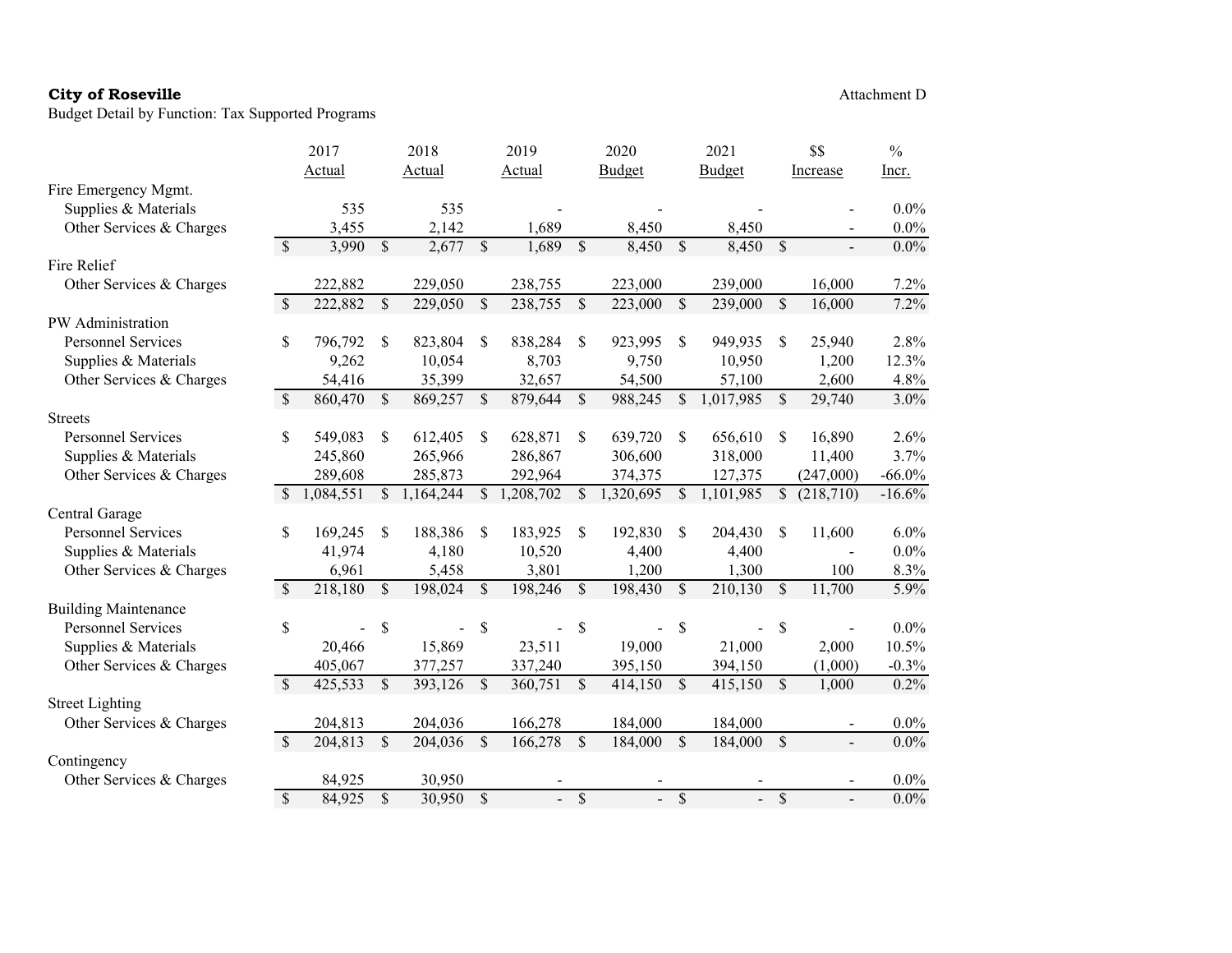Budget Detail by Function: Tax Supported Programs

|                                   |                          | 2017         |               | 2018         |               | 2019         |               | 2020         |               | 2021         |               | \$\$                     | $\frac{0}{0}$ |
|-----------------------------------|--------------------------|--------------|---------------|--------------|---------------|--------------|---------------|--------------|---------------|--------------|---------------|--------------------------|---------------|
|                                   |                          | Actual       |               | Actual       |               | Actual       |               | Budget       |               | Budget       |               | Increase                 | Incr.         |
| <b>Total General Fund</b>         |                          |              |               |              |               |              |               |              |               |              |               |                          |               |
| <b>Personnel Services</b>         |                          | \$10,793,661 |               | \$11,538,058 |               | \$11,673,914 |               | \$13,154,785 |               | \$14,348,105 |               | \$1,193,320              | 9%            |
| Supplies & Materials              |                          | 648,285      |               | 673,881      |               | 692,729      |               | 748,475      |               | 770,950      |               | 22,475                   | 3%            |
| Other Services & Charges          |                          | 3,027,892    |               | 2,975,350    |               | 2,786,162    |               | 3,082,700    |               | 2,903,230    |               | (179, 470)               | $-6%$         |
|                                   |                          | \$14,469,838 |               | \$15,187,289 |               | \$15,152,805 |               | \$16,985,960 |               | \$18,022,285 |               | \$1,036,325              | 6%            |
| Recreation Administration         |                          |              |               |              |               |              |               |              |               |              |               |                          |               |
| <b>Personnel Services</b>         | \$                       | 496,461      | \$            | 556,030      | <sup>\$</sup> | 527,948      | <sup>\$</sup> | 537,315      | <sup>\$</sup> | 551,385      | S             | 14,070                   | 2.6%          |
| Supplies & Materials              |                          | 4,347        |               | 3,923        |               | 5,507        |               | 8,000        |               | 6,000        |               | (2,000)                  | $-25.0%$      |
| Other Services & Charges          |                          | 52,888       |               | 47,512       |               | 64,593       |               | 91,965       |               | 84,365       |               | (7,600)                  | $-8.3\%$      |
|                                   | \$                       | 553,696      | \$            | 607,465      | \$            | 598,048      | $\mathcal{S}$ | 637,280      | $\mathcal{S}$ | 641,750      | \$            | 4,470                    | 0.7%          |
| <b>Recreation Fee Programs</b>    |                          |              |               |              |               |              |               |              |               |              |               |                          |               |
| <b>Personnel Services</b>         | \$                       | 775,611      | \$            | 790,815      | <sup>\$</sup> | 804,510      | <sup>\$</sup> | 920,155      | <sup>\$</sup> | 951,165      | \$            | 31,010                   | 3.4%          |
| Supplies & Materials              |                          | 57,907       |               | 51,097       |               | 69,550       |               | 77,755       |               | 80,510       |               | 2,755                    | 3.5%          |
| Other Services & Charges          |                          | 438,004      |               | 437,681      |               | 418,259      |               | 507,920      |               | 515,780      |               | 7,860                    | 1.5%          |
|                                   | $\mathbb{S}$             | 1,271,522    | \$            | 1,279,593    | \$            | 1,292,319    | \$            | 1,505,830    | $\mathbb{S}$  | 1,547,455    | \$            | 41,625                   | 2.8%          |
| Recreation Non-Fee Programs       |                          |              |               |              |               |              |               |              |               |              |               |                          |               |
| <b>Personnel Services</b>         | \$                       | 34,405       | <sup>\$</sup> | 37,434       | S             | 37,744       | \$            | 58,935       | <sup>\$</sup> | 58,935       | <sup>\$</sup> |                          | $0.0\%$       |
| Supplies & Materials              |                          | 17,661       |               | 9,138        |               | 13,542       |               | 26,550       |               | 26,800       |               | 250                      | 0.9%          |
| Other Services & Charges          |                          | 67,262       |               | 68,564       |               | 64,113       |               | 76,920       |               | 79,770       |               | 2,850                    | 3.7%          |
|                                   | <sup>\$</sup>            | 119,328      | <sup>\$</sup> | 115,136      | $\mathbb{S}$  | 115,399      | $\mathbb{S}$  | 162,405      | $\mathbb{S}$  | 165,505      | <sup>\$</sup> | 3,100                    | 1.9%          |
| <b>Recreation Activity Center</b> |                          |              |               |              |               |              |               |              |               |              |               |                          |               |
| <b>Personnel Services</b>         | \$                       | 13,640       | <sup>\$</sup> | 8,884        | \$            | 6,670        | <sup>\$</sup> | 12,380       | \$            | 12,380       | S             |                          | $0.0\%$       |
| Supplies & Materials              |                          |              |               | 325          |               | 43           |               | 2,850        |               | 2,850        |               |                          | $0.0\%$       |
| Other Services & Charges          |                          | 92,174       |               | 92,912       |               | 99,555       |               | 102,410      |               | 108,050      |               | 5,640                    | 5.5%          |
|                                   | $\mathbb{S}$             | 105,813      | $\mathcal{S}$ | 102,121      | $\mathcal{S}$ | 106,268      | \$            | 117,640      | $\mathbb{S}$  | 123,280      | \$            | 5,640                    | 4.8%          |
| <b>Recreation Nature Center</b>   |                          |              |               |              |               |              |               |              |               |              |               |                          |               |
| <b>Personnel Services</b>         | \$                       | 35,877       | \$            | 30,121       | \$            | 29,502       | \$            | 27,990       | <sup>\$</sup> | 27,990       | \$            |                          | $0.0\%$       |
| Supplies & Materials              |                          | 8,253        |               | 8,414        |               | 9,550        |               | 9,600        |               | 9,600        |               | $\overline{\phantom{0}}$ | $0.0\%$       |
| Other Services & Charges          |                          | 28,648       |               | 32,991       |               | 33,970       |               | 32,685       |               | 35,250       |               | 2,565                    | 7.8%          |
|                                   | $\overline{\mathcal{S}}$ | 72,778       | $\mathbb{S}$  | 71,526       | $\mathcal{S}$ | 73,022       | $\mathbb{S}$  | 70,275       | $\mathcal{S}$ | 72,840       | $\mathbb{S}$  | 2,565                    | 3.6%          |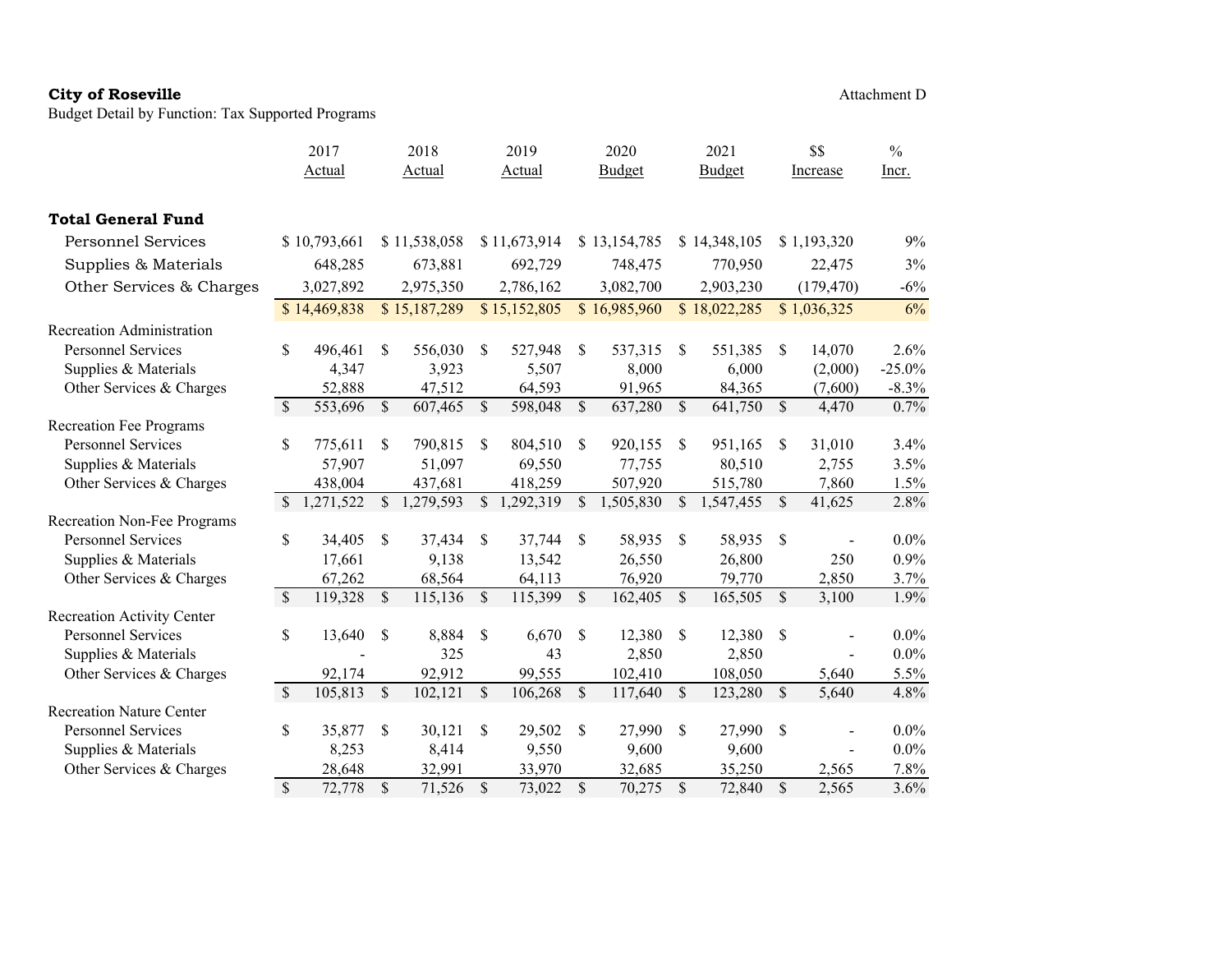|                                          |                    | 2017        |               | 2018          |               | 2019          |                    | 2020          |               | 2021      |               | \$\$     | $\frac{0}{0}$ |
|------------------------------------------|--------------------|-------------|---------------|---------------|---------------|---------------|--------------------|---------------|---------------|-----------|---------------|----------|---------------|
|                                          |                    | Actual      |               | <b>Actual</b> |               | <b>Actual</b> |                    | <b>Budget</b> |               | Budget    |               | Increase | Incr.         |
| <b>Skating Center</b>                    |                    |             |               |               |               |               |                    |               |               |           |               |          |               |
| <b>Personnel Services</b>                | \$                 | 718,166     | \$            | 710,739       | S             | 734,882       | <sup>\$</sup>      | 762,340       | \$            | 780,430   | \$            | 18,090   | 2.4%          |
| Supplies & Materials                     |                    | 69,298      |               | 69,336        |               | 65,731        |                    | 73,500        |               | 71,700    |               | (1,800)  | $-2.4%$       |
| Other Services & Charges                 |                    | 398,508     |               | 382,194       |               | 391,647       |                    | 385,440       |               | 385,440   |               |          | $0.0\%$       |
|                                          | <sup>\$</sup>      | 1,185,972   | \$.           | 1,162,269     | \$.           | 1,192,260     | \$.                | 1,221,280     | \$            | 1,237,570 | \$            | 16,290   | 1.3%          |
| Parks & Recreation Maintenance           |                    |             |               |               |               |               |                    |               |               |           |               |          |               |
| Personnel Services                       | \$                 | 851,744     | <sup>\$</sup> | 893,836       | <sup>S</sup>  | 883,870       | <sup>\$</sup>      | 989,610       | \$            | 1,007,830 | \$.           | 18,220   | 1.8%          |
| Supplies & Materials                     |                    | 122,697     |               | 143,480       |               | 130,177       |                    | 129,500       |               | 134,500   |               | 5,000    | 3.9%          |
| Other Services & Charges                 |                    | 147,661     |               | 222,165       |               | 140,913       |                    | 276,970       |               | 277,700   |               | 730      | 0.3%          |
|                                          | <sup>\$</sup>      | 1,122,102   | \$.           | 1,259,480     |               | \$1,154,960   | S.                 | 1,396,080     | \$.           | 1,420,030 | $\mathbb{S}$  | 23,950   | 1.7%          |
| <b>Total Parks &amp; Recreation Fund</b> |                    |             |               |               |               |               |                    |               |               |           |               |          |               |
| <b>Personnel Services</b>                |                    | \$2,925,904 | S.            | 3,027,859     |               | \$3,025,126   | \$                 | 3,308,725     | S             | 3,390,115 | S             | 81,390   | 2.5%          |
| Supplies & Materials                     |                    | 280,162     |               | 285,713       |               | 294,100       |                    | 327,755       |               | 331,960   |               | 4,205    | 1.3%          |
| Other Services & Charges                 |                    | 1,225,145   |               | 1,284,019     |               | 1,213,050     |                    | 1,474,310     |               | 1,486,355 |               | 12,045   | 0.8%          |
|                                          | $\mathbb{S}$       | 4,431,211   |               | \$4,597,591   |               | \$4,532,276   | $\mathbb{S}$       | 5,110,790     | <sup>\$</sup> | 5,208,430 | $\mathcal{S}$ | 97,640   | 1.9%          |
| <b>Information Technology Fund</b>       |                    |             |               |               |               |               |                    |               |               |           |               |          |               |
| <b>Personnel Services</b>                | \$                 | 1,745,495   | S.            | 1,847,779     | S.            | 2,000,904     | \$.                | 2,529,260     | \$.           | 2,555,190 | S             | 25,930   | 1.0%          |
| Supplies & Materials                     |                    | 11,184      |               | 6,917         |               | 3,631         |                    | 6,900         |               | 4,500     |               | (2,400)  | $-34.8%$      |
| Other Services & Charges                 |                    | 649,177     |               | 470,212       |               | 194,099       |                    | 511,090       |               | 782,816   |               | 271,726  | 53.2%         |
| Capital Outlay                           |                    | 229,984     |               | 36,270        |               | 315,862       |                    |               |               |           |               |          | $0.0\%$       |
|                                          |                    | 2,635,840   | \$.           | 2,361,178     | $\mathcal{S}$ | 2,514,496     | $\mathbb{S}$       | 3,047,250     | $\mathbb{S}$  | 3,342,506 | <sup>\$</sup> | 295,256  | 9.7%          |
| <b>Blvd Landscaping Fund</b>             |                    |             |               |               |               |               |                    |               |               |           |               |          |               |
| <b>Personnel Services</b>                | \$                 |             | <sup>\$</sup> |               | \$.           | 6,911         | <sup>\$</sup>      | 6,910         | \$            | 6,910     | <sup>\$</sup> |          | $0.0\%$       |
| Supplies & Materials                     |                    |             |               |               |               | 38,257        |                    | 43,000        |               | 22,000    |               | (21,000) | $-48.8%$      |
| Other Services & Charges                 |                    | 64,649      |               | 66,867        |               | 36,515        |                    | 22,000        |               | 43,000    |               | 21,000   | 95.5%         |
| Capital Outlay                           |                    |             |               |               |               | 17,380        |                    |               |               |           |               |          | $0.0\%$       |
|                                          | $\mathbf{\hat{S}}$ | 64,649      | $\mathbf S$   | 66,867        | $\sqrt{\ }$   | 99,063        | $\mathbf{\hat{S}}$ | 71,910        | $\mathbb{S}$  | 71,910    | $\mathbb{S}$  |          | $0.0\%$       |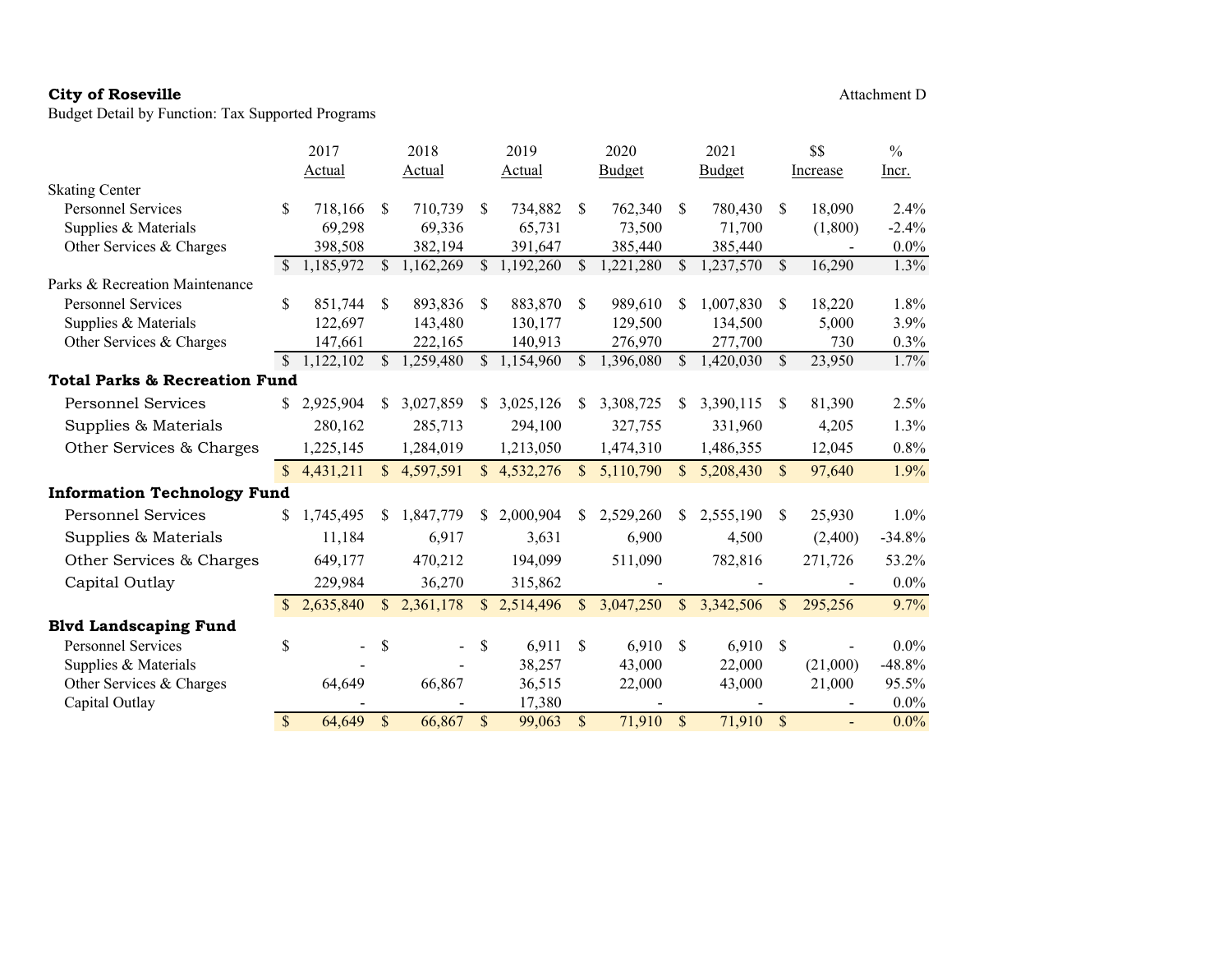Budget Detail by Function: Tax Supported Programs

Actual

| 2017   | 2018   | 2019   | 2020          | 2021          | SS.      | $\%$         |
|--------|--------|--------|---------------|---------------|----------|--------------|
| Actual | Actual | Actual | <b>Budget</b> | <b>Budget</b> | Increase | <u>Incr.</u> |
|        |        |        |               |               |          |              |

| Debt Service Fund |           |           |                          |    |           |              |                          |   |                          |            |
|-------------------|-----------|-----------|--------------------------|----|-----------|--------------|--------------------------|---|--------------------------|------------|
| $OSC - Debt: #27$ | 830,500   | 829.550   | 765,000                  |    |           |              | $\overline{\phantom{a}}$ |   | $\overline{\phantom{0}}$ | $0.0\%$    |
| $OSC - Debt: #28$ | 331,893   | 640,136   | $\overline{\phantom{a}}$ |    | -         |              | $\overline{\phantom{a}}$ |   | $\blacksquare$           | $0.0\%$    |
| $OSC - Debt: #29$ | 108.238   | 109.969   | $\overline{\phantom{a}}$ |    | -         |              | $\overline{\phantom{a}}$ |   | $\blacksquare$           | $0.0\%$    |
| $OSC - Debt: #31$ | 800,493   | 796.931   | 835,000                  |    | 835,000   |              | $\overline{\phantom{a}}$ |   | (835,000)                | $-100.0\%$ |
| OSC - Debt: #32   | 1.360.050 | 1,356,100 | 1,375,000                |    | 1,375,000 |              | 1.442.385                |   | 67,385                   | 4.9%       |
| OSC - Debt: #2020 |           |           | $\overline{\phantom{0}}$ |    | -         |              | 778,160                  |   | 778.160                  | $0.0\%$    |
|                   | 3.431.173 | 3.732.686 | \$2,975,000              | S. | 2,210,000 | $\mathbf{s}$ | 2.220.545                | S | 10,545                   | $0.5\%$    |

### **Total: All Tax-Supported Funds**

| <b>Personnel Services</b> | \$15,465,060               | \$16,413,696   | \$16,706,855   | \$18,999,680    | \$20,300,320    | \$1,300,640     | $6.8\%$   |
|---------------------------|----------------------------|----------------|----------------|-----------------|-----------------|-----------------|-----------|
| Supplies & Materials      | 939,631                    | 966,511        | 1,028,717      | 1,126,130       | 1,129,410       | 3,280           | $0.3\%$   |
| Other Services & Charges  | 8,398,035                  | 8,529,135      | 7,204,826      | 7,300,100       | 7,435,946       | 135,846         | $1.9\%$   |
| Capital Outlay: Ops       | 229,984                    | 36,270         | 333,242        |                 |                 |                 | $0.0\%$   |
| Total: Operations         | \$25,032,710               | \$25,945,612   | \$25,273,640   | \$27,425,910    | \$28,865,676    | \$1,439,766     | $5.2\%$   |
|                           |                            |                |                |                 |                 |                 |           |
| Vehicles & Equipment      | 1,196,816<br>S.            | 1,143,371<br>S | ,024,214<br>\$ | 2,095,860<br>S. | 1,148,235<br>S  | (947, 625)<br>S | $-45.2\%$ |
| <b>General Facilities</b> | 154,467                    | 98,606         | 618,400        | 5,473,400       | 5,176,900       | (296,500)       | $-5.4\%$  |
| Pathways & Parking Lots   | 254,656                    | 128,915        | 719,063        | 350,000         | 200,000         | (150,000)       | $-42.9%$  |
| <b>Street Lighting</b>    |                            | 15,684         | 36,911         | 65,000          | 40,000          | (25,000)        | $-38.5%$  |
| Park Improvements         | 15,715                     | 76,645         | 556,500        | 1,215,000       | 1,480,000       | 265,000         | 21.8%     |
| Pavement Management       | 4,253,592                  | 2,594,353      | 1,364,408      | 1,200,000       | 1,450,000       | 250,000         | 20.8%     |
| Total: Capital            | 5,875,246<br><sup>\$</sup> | 4,057,574<br>S | 4,319,496<br>S | \$10,399,260    | 9,495,135<br>\$ | (904, 125)<br>S | $-8.7\%$  |
| Total: Tax Supported      | \$30,907,956               | \$30,003,186   | \$29,593,136   | \$37,825,170    | \$38,360,811    | 535,641         | $1.4\%$   |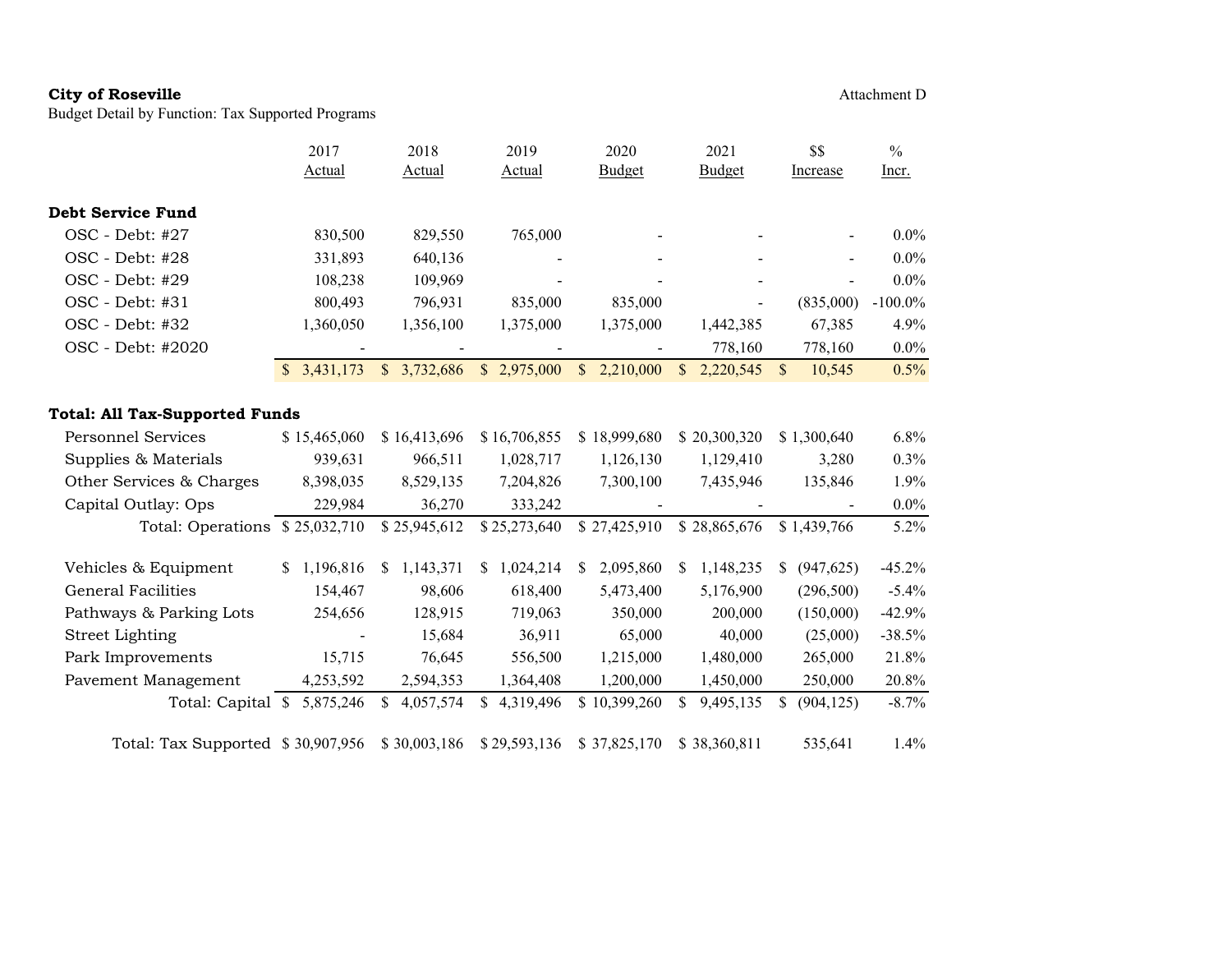# City of Roseville **Attachment E** Attachment E

|                                     |                          | 2017      |                          | 2018        |               | 2019                     |                          | 2020           |                          | 2021                   |                          | \$\$                     | $\frac{0}{0}$ |
|-------------------------------------|--------------------------|-----------|--------------------------|-------------|---------------|--------------------------|--------------------------|----------------|--------------------------|------------------------|--------------------------|--------------------------|---------------|
|                                     |                          | Actual    |                          | Actual      |               | Actual                   |                          | Budget         |                          | Budget                 |                          | Increase                 | Incr.         |
| CD - Planning                       |                          |           |                          |             |               |                          |                          |                |                          |                        |                          |                          |               |
| <b>Personnel Services</b>           | \$                       | 331,609   | <sup>\$</sup>            | 341,848     | <sup>\$</sup> | 291,094                  | <sup>\$</sup>            | 507,540        | <sup>\$</sup>            | 509,860                | \$                       | 2,320                    | 0.5%          |
| Supplies & Materials                |                          | 383       |                          | 1,116       |               | 1,224                    |                          | 4,500          |                          | 2,500                  |                          | (2,000)                  | $-44.4%$      |
| Other Services & Charges            |                          | 189,239   |                          | 99,953      |               | 57,985                   |                          | 129,400        |                          | 124,900                |                          | (4,500)                  | $-3.5%$       |
| Capital Outlay                      |                          |           |                          |             |               | Ĭ.                       |                          | 500            |                          | 3,300                  |                          | 2,800                    | 560.0%        |
|                                     | $\mathcal{S}$            | 521,231   | \$                       | 442,917     | \$            | 350,303                  | \$                       | 641,940        | \$                       | 640,560                | \$                       | (1,380)                  | $-0.2%$       |
| CD - Housing & Econ Development     |                          |           |                          |             |               |                          |                          |                |                          |                        |                          |                          |               |
| <b>Personnel Services</b>           | \$                       |           | \$                       | 88,725      | \$            |                          | \$                       |                | \$                       |                        | \$                       |                          | $0.0\%$       |
| Other Services & Charges/Other      |                          |           |                          | 955         |               |                          |                          |                |                          |                        |                          |                          | $0.0\%$       |
|                                     | \$                       |           | \$                       | 89,680      | $\mathcal{S}$ |                          | $\overline{\mathcal{S}}$ |                | \$                       |                        | $\overline{\mathcal{S}}$ |                          | $0.0\%$       |
| CD - Code Enforcement               |                          |           |                          |             |               |                          |                          |                |                          |                        |                          |                          |               |
| <b>Personnel Services</b>           | \$                       | 393,753   | \$                       | 392,256     | <sup>\$</sup> | 399,656                  | \$                       | 602,910        | $\mathbf S$              | 640,970                | <sup>\$</sup>            | 38,060                   | 6.3%          |
| Supplies & Materials                |                          | 7,410     |                          | 6,419       |               | 7,431                    |                          | 15,500         |                          | 10,800                 |                          | (4,700)                  | $-30.3%$      |
| Other Services & Charges            |                          | 229,007   |                          | 199,276     |               | 236,531                  |                          | 227,700        |                          | 224,800                |                          | (2,900)                  | $-1.3%$       |
| Capital Outlay                      |                          | 20,613    |                          | 4,347       |               | 5,260                    |                          | 26,500         |                          | 5,275                  |                          | (21,225)                 | $-80.1\%$     |
|                                     | $\overline{\mathcal{S}}$ | 650,783   | \$                       | 602,298     | $\mathcal{S}$ | 648,878                  | \$                       | 872,610        | $\overline{\mathcal{S}}$ | 881,845                | $\mathbf S$              | 9,235                    | 1.1%          |
| <b>CD-Nuisance Code Enforcement</b> |                          |           |                          |             |               |                          |                          |                |                          |                        |                          |                          |               |
| <b>Personnel Services</b>           | \$                       |           | \$                       |             | \$            |                          | \$                       |                | \$                       | 160,200                | \$                       | 160,200                  | $0.0\%$       |
| Supplies & Materials                |                          |           |                          |             |               |                          |                          |                |                          | 2,075                  |                          | 2,075                    | $0.0\%$       |
| Other Services & Charges            |                          |           |                          |             |               |                          |                          |                |                          | 4.045                  |                          | 4,045                    | $0.0\%$       |
|                                     | $\mathcal{S}$            |           | \$                       |             | \$            |                          | \$                       |                | \$                       | 166,320                | \$                       | 166,320                  | $0.0\%$       |
| $CD - GIS$                          |                          |           |                          |             |               |                          |                          |                |                          |                        |                          |                          |               |
| <b>Personnel Services</b>           | \$                       | 76,020    | \$                       | 41,593      | \$            | 43,605                   | \$                       | 33,050         | \$                       | 33,530                 | \$                       | 480                      | 1.5%          |
| Supplies & Materials                |                          |           |                          | 472         |               |                          |                          |                |                          |                        |                          | $\frac{1}{2}$            | $0.0\%$       |
| Other Services & Charges            |                          | 3,981     |                          | 3,983       |               | 4,471                    |                          | 5,100          |                          | 5,100                  |                          | $\overline{a}$           | $0.0\%$       |
|                                     | $\overline{\mathbf{S}}$  | 80,001    | <sup>\$</sup>            | 46,048      | \$            | 48,076                   | $\mathcal{S}$            | 38,150         | $\overline{\mathcal{S}}$ | 38,630                 | <sup>\$</sup>            | 480                      | 1.3%          |
| CD - Neighborhood Enhancement       |                          |           |                          |             |               |                          |                          |                |                          |                        |                          |                          |               |
| Personnel Services                  | \$                       | 83,212    | <sup>\$</sup>            | 75,893      | <sup>\$</sup> | 55,559                   | \$                       | $\overline{a}$ | \$                       | 42,670                 | \$                       | 42,670                   | $0.0\%$       |
| Supplies & Materials                |                          | 39        |                          |             |               | 500                      |                          | 1,450          |                          | 450                    |                          | (1,000)                  | $-69.0\%$     |
| Other Services & Charges            |                          | 1,437     |                          | 1,516       |               | 3,853                    |                          | 6,700          |                          | 6,700                  |                          | $\overline{\phantom{a}}$ | $0.0\%$       |
|                                     | $\overline{\mathcal{S}}$ | 84,688    | $\overline{\mathcal{S}}$ | 77,409      | \$            | 59,912                   | $\overline{\mathcal{S}}$ | 8,150          | $\overline{\mathcal{S}}$ | 49,820                 | $\mathcal{S}$            | 41,670                   | 511.3%        |
| CD - Rental Licensing               |                          |           |                          |             |               |                          |                          |                |                          |                        |                          |                          |               |
| <b>Personnel Services</b>           | \$                       | 112,913   | <sup>\$</sup>            | 102,424     | <sup>\$</sup> |                          | \$                       |                | \$                       |                        | \$                       |                          | $0.0\%$       |
| Supplies & Materials                |                          | 1,444     |                          |             |               |                          |                          |                |                          |                        |                          |                          | $0.0\%$       |
| Other Services & Charges            |                          | 10        |                          |             |               |                          |                          |                |                          |                        |                          |                          | $0.0\%$       |
|                                     | $\mathcal{S}$            | 114,367   | $\overline{\mathcal{S}}$ | 102,424     | \$            | $\overline{\phantom{a}}$ | $\overline{\mathcal{S}}$ |                | $\overline{\mathcal{S}}$ | $\overline{a}$         | $\overline{\mathcal{S}}$ |                          | $0.0\%$       |
| <b>Community Development Fund</b>   |                          |           |                          |             |               |                          |                          |                |                          |                        |                          |                          |               |
| <b>Personnel Services</b>           | \$                       | 997,507   | \$                       | 1,042,740   | S             | 789,914                  | \$                       | 1,143,500      | \$                       | 1,387,230              | \$                       | 243,730                  | 21.3%         |
| Supplies & Materials                |                          | 9,276     |                          | 8,007       |               | 9,155                    |                          | 21,450         |                          | 15,825                 |                          | (5,625)                  | $-26.2%$      |
| Other Services & Charges            |                          | 423,674   |                          | 305,683     |               | 302,840                  |                          | 368,900        |                          | 365,545                |                          | (3,355)                  | $-0.9%$       |
|                                     |                          |           |                          |             |               |                          |                          |                |                          |                        |                          |                          |               |
| Capital Outlay                      |                          | 20,613    |                          | 4,347       |               | 5,260                    |                          | 27,000         |                          | 8,575                  |                          | (18, 425)                | $-68.2%$      |
|                                     | $\mathcal{S}$            | 1,451,070 |                          | \$1,360,776 |               | \$1,107,169              |                          | \$1,560,850    | $\mathbb{S}$             | $\overline{1,777,175}$ | $\mathcal{S}$            | 216,325                  | 13.9%         |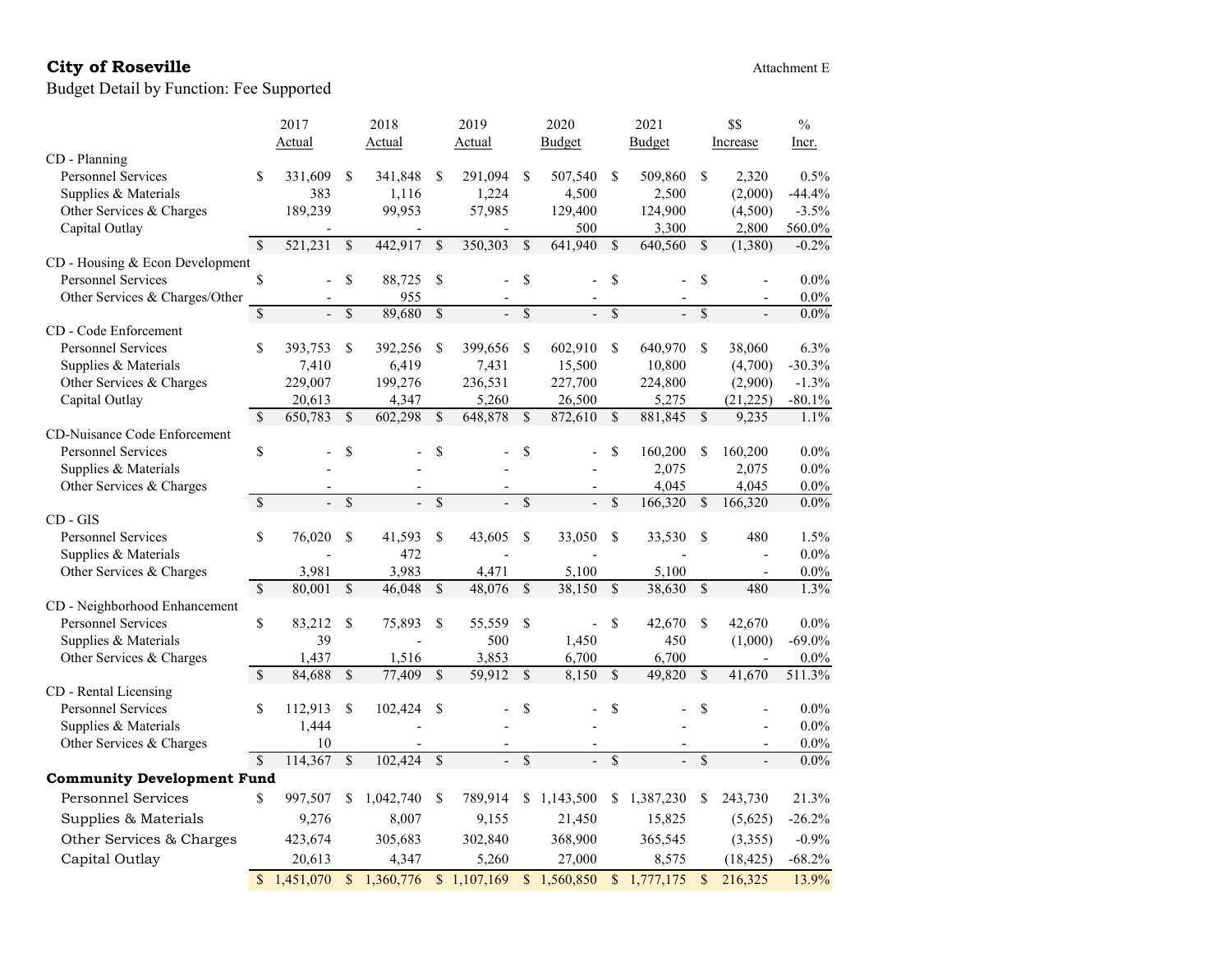|                                  |               | 2017      |                           | 2018           |               | 2019        |               | 2020                      |               | 2021      |               | \$\$            | $\frac{0}{0}$ |
|----------------------------------|---------------|-----------|---------------------------|----------------|---------------|-------------|---------------|---------------------------|---------------|-----------|---------------|-----------------|---------------|
|                                  |               | Actual    |                           | Actual         |               | Actual      |               | Budget                    |               | Budget    |               | <b>Increase</b> | Incr.         |
| <b>EDA Fund</b>                  |               |           |                           |                |               |             |               |                           |               |           |               |                 |               |
| <b>Personnel Services</b>        | \$            | 197,226   | \$                        | 205,340        | \$            | 214,760     | \$            | 227,900                   | \$            | 188,170   | \$            | (39,730)        | $-17.4%$      |
| Supplies & Materials             |               | 248       |                           |                |               | 200         |               |                           |               |           |               |                 | $0.0\%$       |
| Other Services & Charges         |               | 11,819    |                           | 112,366        |               | 207,700     |               | 210,050                   |               | 295,625   |               | 85,575          | 40.7%         |
| Capital Outlay                   |               |           |                           |                |               | 1,000       |               |                           |               |           |               |                 | $0.0\%$       |
|                                  | $\mathcal{S}$ | 209,293   | $\boldsymbol{\mathsf{S}}$ | 317,706        | <sup>\$</sup> | 423,660     | $\mathbb{S}$  | 437,950                   | $\mathbf{s}$  | 483,795   | <sup>\$</sup> | 45,845          | 10.5%         |
| <b>Communications Fund</b>       |               |           |                           |                |               |             |               |                           |               |           |               |                 |               |
| <b>Personnel Services</b>        | \$            | 235,477   | \$                        | 241,604        | S             | 247,321     | <sup>\$</sup> | 234,260                   | <sup>\$</sup> | 236,030   | <sup>\$</sup> | 1,770           | $0.8\%$       |
| Supplies & Materials             |               | 1,789     |                           | 6,904          |               | 2,561       |               | 2,000                     |               | 2,000     |               |                 | $0.0\%$       |
| Other Services & Charges         |               | 224,955   |                           | 244,623        |               | 207,920     |               | 222,050                   |               | 214,131   |               | (7,919)         | $-3.6%$       |
| Capital Outlay                   |               |           |                           |                |               |             |               |                           |               |           |               |                 | $0.0\%$       |
|                                  | $\mathcal{S}$ | 462,221   | $\boldsymbol{\mathsf{S}}$ | 493,131        | $\mathcal{S}$ | 457,802     | $\sqrt{\ }$   | 458,310                   | $\sqrt{\ }$   | 452,161   | $\mathbf{s}$  | (6,149)         | $-1.3%$       |
|                                  |               |           |                           |                |               |             |               |                           |               |           |               |                 |               |
| <b>License Center Fund</b>       |               |           |                           |                |               |             |               |                           |               |           |               |                 |               |
| <b>Personnel Services</b>        | \$            | 1,290,559 | \$                        | 1,346,690      |               | \$1,395,504 |               | \$1,437,540               | \$            | 1,577,550 | \$            | 140,010         | 9.7%          |
| Supplies & Materials             |               | 19,501    |                           | 25,865         |               | 33,132      |               | 24,000                    |               | 24,000    |               |                 | $0.0\%$       |
| Other Services & Charges         |               | 594,567   |                           | 803,184        |               | 506,401     |               | 462,750                   |               | 483,150   |               | 20,400          | 4.4%          |
| Capital Outlay                   |               |           |                           | 60,463         |               | 55,805      |               | 111,200                   |               | 10,050    |               | (101, 150)      | $-91.0\%$     |
|                                  | <sup>\$</sup> | 1,904,627 | $\mathbb{S}$              | 2,236,202      |               | \$1,990,842 |               | $\overline{\$}$ 2,035,490 | $\mathbb{S}$  | 2,094,750 | $\mathcal{S}$ | 59,260          | 2.9%          |
| <b>Engineering Services Fund</b> |               |           |                           |                |               |             |               |                           |               |           |               |                 |               |
| <b>Personnel Services</b>        | \$            | 205,536   | \$                        | 221,351        | \$            | 225,653     | <sup>\$</sup> | 244,040                   | \$            | 246,300   | \$            | 2,260           | 0.9%          |
| Supplies & Materials             |               | 260       |                           | 883            |               | 2,139       |               | 1,500                     |               | 2,700     |               | 1,200           | 80.0%         |
| Other Services & Charges         |               | 30,996    |                           | 83,574         |               | 22,802      |               | 18,700                    |               | 24,600    |               | 5,900           | 31.6%         |
| Capital Outlay                   |               | 23,382    |                           | $\overline{a}$ |               | 12,575      |               |                           |               |           |               | $\overline{a}$  | $0.0\%$       |
|                                  | $\mathcal{S}$ | 260, 174  | $\sqrt{\ }$               | 305,808        | $\mathcal{S}$ | 263,169     | $\mathcal{S}$ | 264,240                   | $\mathbf S$   | 273,600   | $\mathbf S$   | 9,360           | 3.5%          |
| <b>Lawful Gambling Fund</b>      |               |           |                           |                |               |             |               |                           |               |           |               |                 |               |
| <b>Personnel Services</b>        | \$            | 3,405     | \$                        | 34,630         | <sup>\$</sup> | 35,485      | \$            | 7,580                     | \$            | 33,249    | \$            | 25,669          | 338.6%        |
| Other Services & Charges         |               | 142,452   |                           | 157,000        |               | 92,000      |               | 100,000                   |               | 75,000    |               | (25,000)        | $-25.0%$      |
|                                  | \$            | 145,857   | $\mathbb{S}$              | 191,630        | \$            | 127,485     | \$            | 107,580                   | $\$$          | 108,249   | $\mathcal{S}$ | 669             | 0.6%          |
|                                  |               |           |                           |                |               |             |               |                           |               |           |               |                 |               |
| <b>MSA Fund</b>                  |               |           |                           |                |               |             |               |                           |               |           |               |                 |               |
| Capital Outlay                   |               |           |                           | 9,014          |               | 854,899     |               | 908,000                   |               | 1,728,000 |               | 820,000         | 90.3%         |
|                                  | $\mathcal{S}$ | ÷.        | $\mathcal{S}$             | 9,014          | $\mathbf S$   | 854,899     | \$            | 908,000                   | $\mathbb{S}$  | 1,728,000 | \$            | 820,000         | 90.3%         |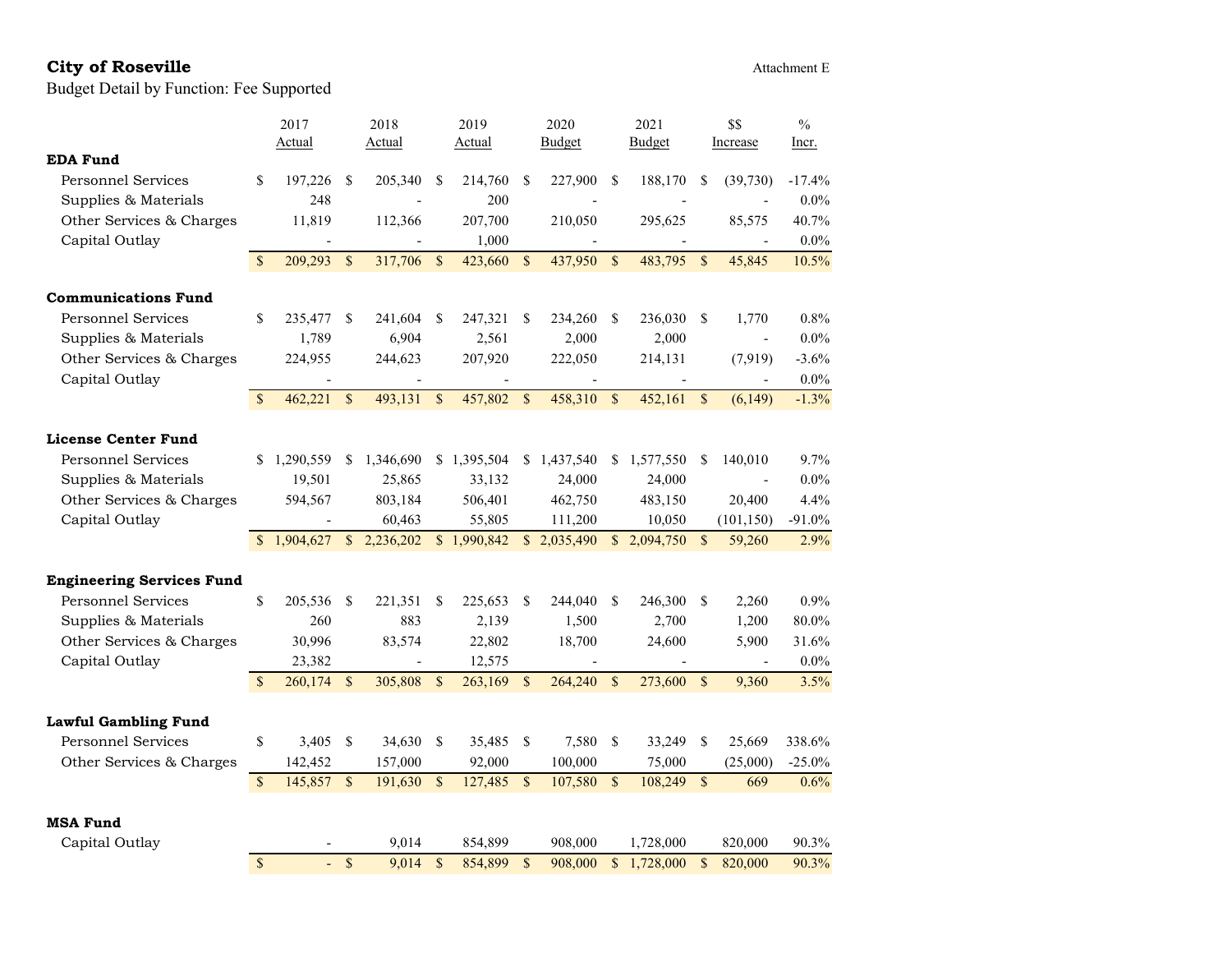# City of Roseville **City of Roseville** Attachment E

|                            |               | 2017          |              | 2018                     |             | 2019                     |               | 2020        |               | 2021       | \$\$          |              | $\%$              |
|----------------------------|---------------|---------------|--------------|--------------------------|-------------|--------------------------|---------------|-------------|---------------|------------|---------------|--------------|-------------------|
|                            |               | <b>Actual</b> |              | Actual                   |             | <b>Actual</b>            |               | Budget      |               | Budget     |               | Increase     | <u>Incr.</u>      |
| <b>Water Fund</b>          |               |               |              |                          |             |                          |               |             |               |            |               |              |                   |
| <b>Personnel Services</b>  | \$            | 614,042       | \$           | 613,073                  | \$          | 618,322                  | \$            | 698,280     | \$            | 704,190    | $\mathbb{S}$  | 5,910        | 0.8%              |
| Supplies & Materials       |               | 155,373       |              | 193,643                  |             | 221,460                  |               | 162,200     |               | 162,800    |               | 600          | 0.4%              |
| Other Services & Charges   |               | 5,860,974     |              | 5,470,383                |             | 5,474,416                |               | 5,726,000   |               | 5,840,925  |               | 114,925      | 2.0%              |
| Capital Outlay             |               |               |              | $\overline{\phantom{a}}$ |             | 1,576,833                |               | 1,089,000   |               | 635,000    |               | (454,000)    | $-41.7%$          |
|                            |               | 6,630,389     | $\mathbb{S}$ | 6,277,099                |             | $\overline{3}$ 7,891,031 |               | \$7,675,480 | $\mathbb{S}$  | 7,342,915  |               | \$ (332,565) | $-4.3%$           |
|                            |               |               |              |                          |             |                          |               |             |               |            |               |              |                   |
| <b>Sanitary Sewer Fund</b> |               |               |              |                          |             |                          |               |             |               |            |               |              |                   |
| <b>Personnel Services</b>  | \$            | 476,565       | \$           | 512,889                  | S           | 530,583                  | \$            | 512,420     | <sup>\$</sup> | 508,830    | $\mathbb{S}$  | (3,590)      | $-0.7%$           |
| Supplies & Materials       |               | 54,711        |              | 41,170                   |             | 37,327                   |               | 45,400      |               | 44,700     |               | (700)        | $-1.5%$           |
| Other Services & Charges   |               | 3,713,435     |              | 3,868,802                |             | 4,143,782                |               | 4,147,150   |               | 4,035,000  |               | (112, 150)   | $-2.7%$           |
| Capital Outlay             |               |               |              |                          |             | 766,553                  |               | 1,521,000   |               | 1,460,000  |               | (61,000)     | $-4.0%$           |
|                            |               | 4,244,711     |              | \$4,422,861              |             | \$5,478,245              | $\mathbb{S}$  | 6,225,970   | $\mathbf S$   | 6,048,530  | $\mathbb{S}$  | (177, 440)   | $-2.8%$           |
|                            |               |               |              |                          |             |                          |               |             |               |            |               |              |                   |
| <b>Stormwater Fund</b>     |               |               |              |                          |             |                          |               |             |               |            |               |              |                   |
| <b>Personnel Services</b>  | \$            | 359,723       | S            | 394,082                  | S           | 412,007                  | <sup>\$</sup> | 451,780     | S             | 463,065    | <sup>\$</sup> | 11,285       | 2.5%              |
| Supplies & Materials       |               | 50,439        |              | 52,628                   |             | 67,431                   |               | 88,340      |               | 88,340     |               |              | $0.0\%$           |
| Other Services & Charges   |               | 745,229       |              | 777,549                  |             | 767,829                  |               | 804,300     |               | 822,800    |               | 18,500       | 2.3%              |
| Capital Outlay             |               |               |              | $\overline{\phantom{a}}$ |             | 271,947                  |               | 1,446,000   |               | 1,192,500  |               | (253,500)    | $-17.5%$          |
|                            | $\mathcal{S}$ | 1,155,391     | $\mathbf{s}$ | 1,224,259                |             | \$1,519,214              |               | \$2,790,420 | $\mathbb{S}$  | 2,566,705  |               | \$ (223,715) | $-8.0\%$          |
|                            |               |               |              |                          |             |                          |               |             |               |            |               |              |                   |
| <b>Recycling Fund</b>      |               |               |              |                          |             |                          |               |             |               |            |               |              |                   |
| <b>Personnel Services</b>  | \$            | 30,161        | \$           | 32,048                   | \$          | 43,751                   | <sup>\$</sup> | 39,790      | <sup>\$</sup> | 40,975     | - \$          | 1,185        | 3.0%              |
| Supplies & Materials       |               | 711           |              | 420                      |             | 732                      |               | 3,000       |               |            |               |              | $(3,000)$ -100.0% |
| Other Services & Charges   |               | 488,421       |              | 538,484                  |             | 617,461                  |               | 600,230     |               | 622,620    |               | 22,390       | 3.7%              |
| Capital Outlay             |               |               |              |                          |             | 908                      |               |             |               |            |               |              | $0.0\%$           |
|                            | $\mathbb{S}$  | 519,293       | \$           | 570,952                  | \$          | 662,852                  | $\mathcal{S}$ | 643,020     | $\mathbb{S}$  | 663,595 \$ |               | 20,575       | 3.2%              |
| <b>Golf Course Fund</b>    |               |               |              |                          |             |                          |               |             |               |            |               |              |                   |
| <b>Personnel Services</b>  | \$            | 247,353       | \$           | 287,074                  | \$          | 299,753                  | \$            | 318,200     | S             | 319,660    | <sup>\$</sup> | 1,460        | 0.5%              |
| Supplies & Materials       |               | 38,043        |              | 49,623                   |             | 50,859                   |               | 61,700      |               | 60,900     |               | (800)        | $-1.3%$           |
| Other Services & Charges   |               | 63,604        |              | 67,229                   |             | 97,871                   |               | 65,975      |               | 70,235     |               | 4,260        | 6.5%              |
| Capital Outlay             |               | 729,563       |              | 68,382                   |             | 6,141                    |               |             |               |            |               |              | $0.0\%$           |
|                            | $\mathcal{S}$ | 1,078,563     | $\mathbf S$  | 472,308                  | $\mathbf S$ | 454,624                  | $\mathcal{S}$ | 445,875     | $\mathcal{S}$ | 450,795    | $\mathcal{S}$ | 4,920        | 1.1%              |